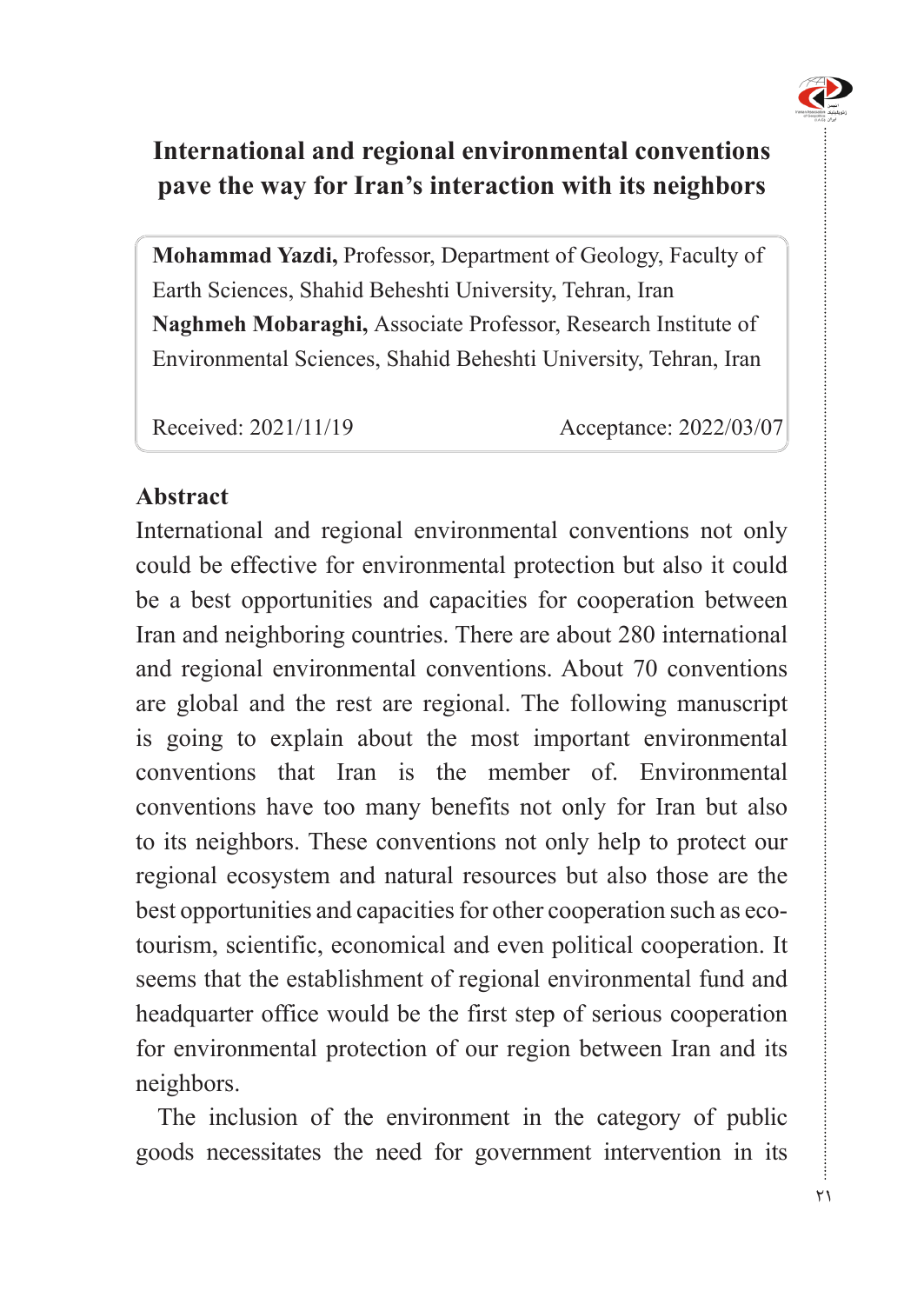

protection. On the other hand, the integration of natural resources and the transmission of environmental impacts on a transnational and international scale reveals the need for conservation measures at levels beyond the geographical borders of a country. In the late nineteenth and early twentieth centuries, with the development of environmental concerns and the emergence of cross-border aspects of its effects, the formation of international and regional treaties and conventions to protect the environment began. Therefore, each time, depending on the case, one of the issues related to the environment, from the pollution of common waters to the trade of endangered species and the transfer of hazardous waste, was the subject of this treaty. Among the special features of environmental treaties are their universality, non-political, non-security and their dynamism.

According to Article 9 of the Civil Code, ratified international treaties that are compatible with the Constitution are in accordance with the law in terms of implementation and validity and can create rights and obligations in the normative system and subject matter of the country. Regarding international, regional or bilateral environmental treaties, the provisions of these treaties force the parliament and the government to implement them. After the country joins an international treaty, the Cabinet issues ratifications, determines the national authority and executive regulations to interpret the obligation of the institution affiliated to the executive branch to comply with the treaties. In this regard, it is necessary to enact a national enforcement law, either socio-cultural development laws). Therefore, within the country, independently or within other laws (such as the five-year economica national authority is designated for each international treaty, which in international treaties related to environmental protection is definitely this authority in most cases, although in other cases,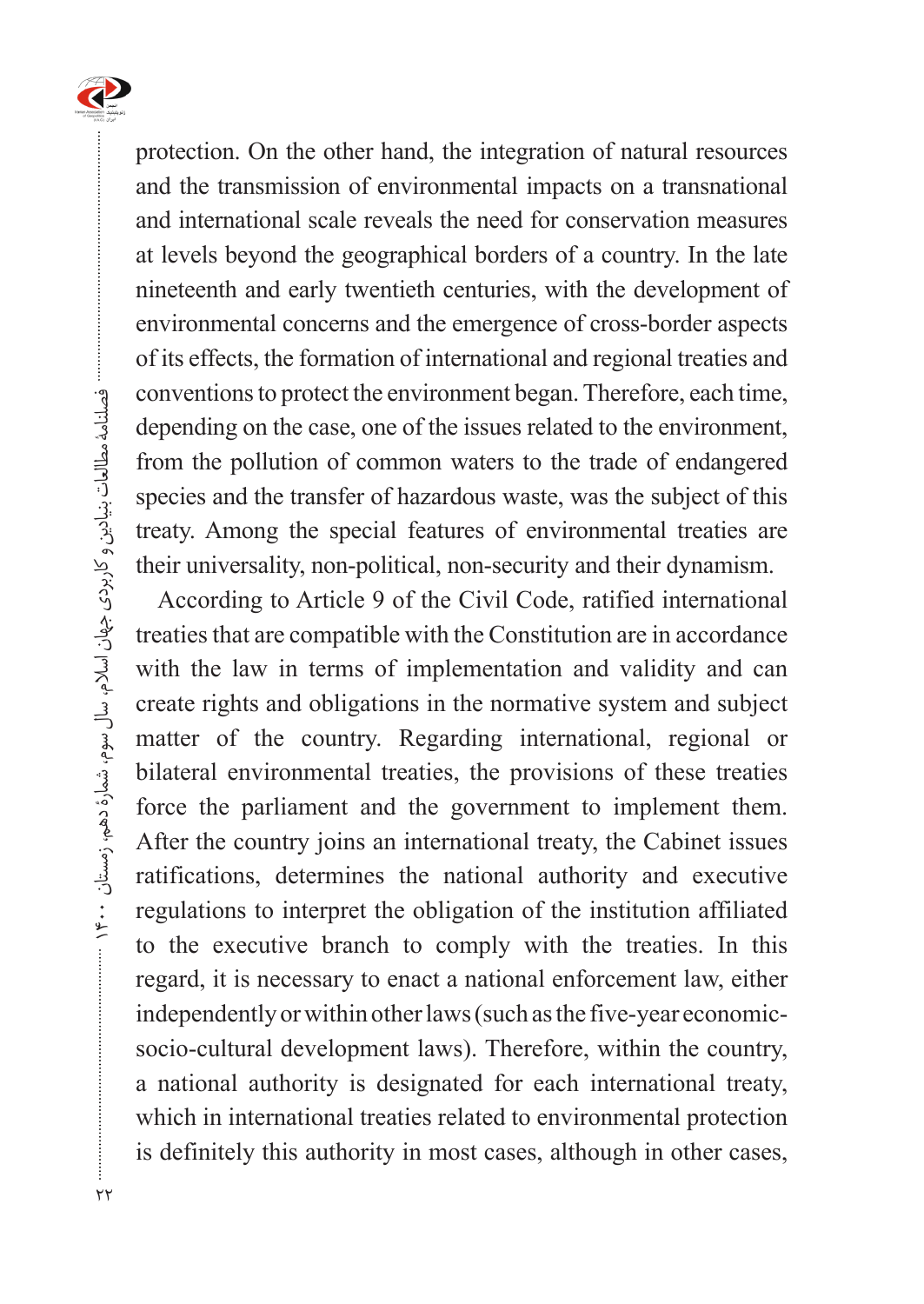

other organizations and institutions (such as Ports and Shipping Organization) are also responsible for this task.

The existence of numerous international, regional and bilateral treaties and conventions can greatly reduce the damage to the common regional environment. A noteworthy point in this regard is the dispute over the determination of the country of the damage processor in the event of environmental damage. In this regard, the establishment of a regional compensation fund in the region is proposed. This fund can be effective in financing the necessary expenses for environmental protection based on the set principles. The principle of payment by the polluter, the imposition of duties and taxes on exporting countries or buyers of oil in the region, the tax on fishing, the collection of fines for the entry of pollutants into the sea from land and the receipt of assistance from international environmental funds can all be financial resources can provide the fund. The fund can help countries that have environmental problems or need to acquire new equipment or technologies to protect the environment, especially the marine environment, by providing loans and facilities. Selecting an appropriate national authority, establishing a permanent secretariat and holding periodic meetings can also be more effective in making these conventions more effective for Iran and its neighbors.

Keywords: International, environmental conventions, Iran's interaction, neighbors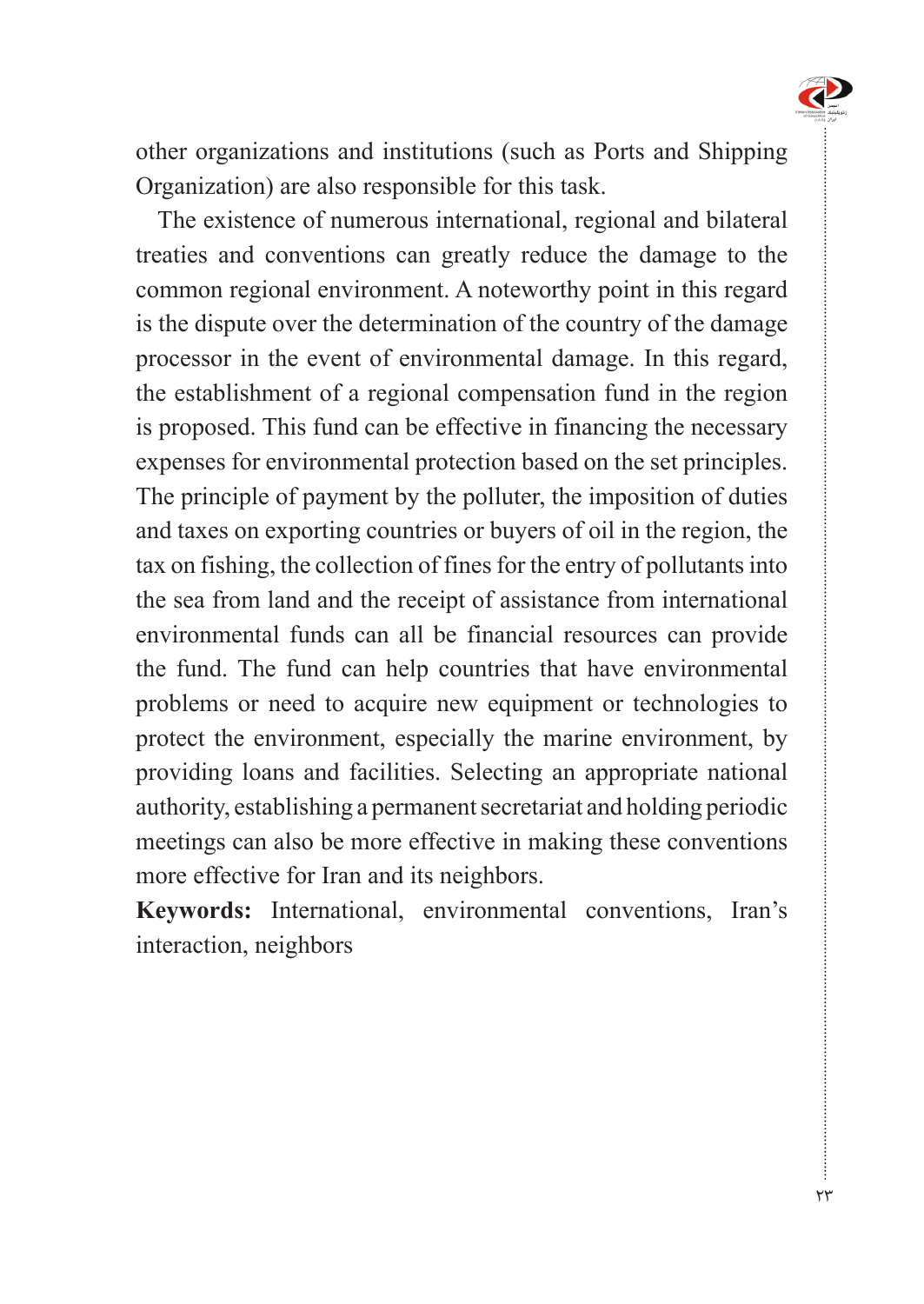

# **توافقنامههای بینالمللی و منطقهای محیط زیست، زمینهساز تعامل ایران با همسایگان**

**،1** استاد گروه زمین شناسی، دانشکده علوم زمین، دانشگاه شهید بهشتی، تهران، ایران **محمد یزدی نغمه مبرقعی،** دانشیار پژوهشکده علوم محیطی دانشگاه شهید بهشتی، تهران، ایران دریافت: ۱۴۰۰/۰۸/۲۸ پادریافت: ۱۴۰۰/۰۸/۲۸ پذیرش: ۱۴۰۰/۱۲/۱۶ صص: 132-149 **مقالۀ پژوهشی**

**چکیده**

توافقنامههــای بینالمللــی و منطقــهای نــه تنهــا در زمینــۀ حفــظ محیــط زیســت میتوانــد مؤثـر باشــد، بلکــه زمینــۀ مناســبی بــرای همکاریهــای کشــورها فراهــم می کنــد. تاکنــون حــدود ۲۸۰ توافقنامــۀ بینالمللــی و منطقــهای در زمینــۀ حفاظــت محیــط زیســت و مسـائل مرتبـط بـا آن منعقـد شـده اسـت کـه از ایـن میـان حـدود ۷۰ توافقنامـه و پروتـکل جنبــهٔ جهانــي داشــته و بقيــهٔ آنهــا منطقــهای اســت. در ايــن مقالــه می خواهيــم ضمــن برشـمردن مهمتریـن توافقنامههـای محیـط زیسـتی کـه ایـران بـه عضویـت آنهـا در آمـده اســت، چگونگــی اســتفاده از فرصتهــای ایجادشــده در گســترش تعامــات میــان ایــران و همســایگان را تشــریح کنیــم. اجــرای ایــن توافقنامههــا نــه تنهــا بــه حفــظ اکوسیســتم و منابــع طبیعــی منطقــۀ مــا کمــک میکنــد، بلکــه میتوانــد بســتر مناســبی بــرای دیگــر همکاریهـا در زمینـۀ اقتصـادی، علمـی، اکوتوریسـم و حتـی سیاسـیامنیتی فراهـم سـازد. بررســیها نشــان میدهــد منافعــی کــه همســایگان از برخــورداری از محیــط زیســت سـالم کسـب میکننـد یـا ضررهایـی کـه در اثـر تخریـب محیـط زیسـت بـر آنـان تحمیـل میشــود، انگیــزۀ مناســبی خواهــد بــود تــا ضمــن الــزام بــه رعایــت توافقنامــۀ محیــط

<sup>1.</sup> m-yazdi@sbu.ac.ir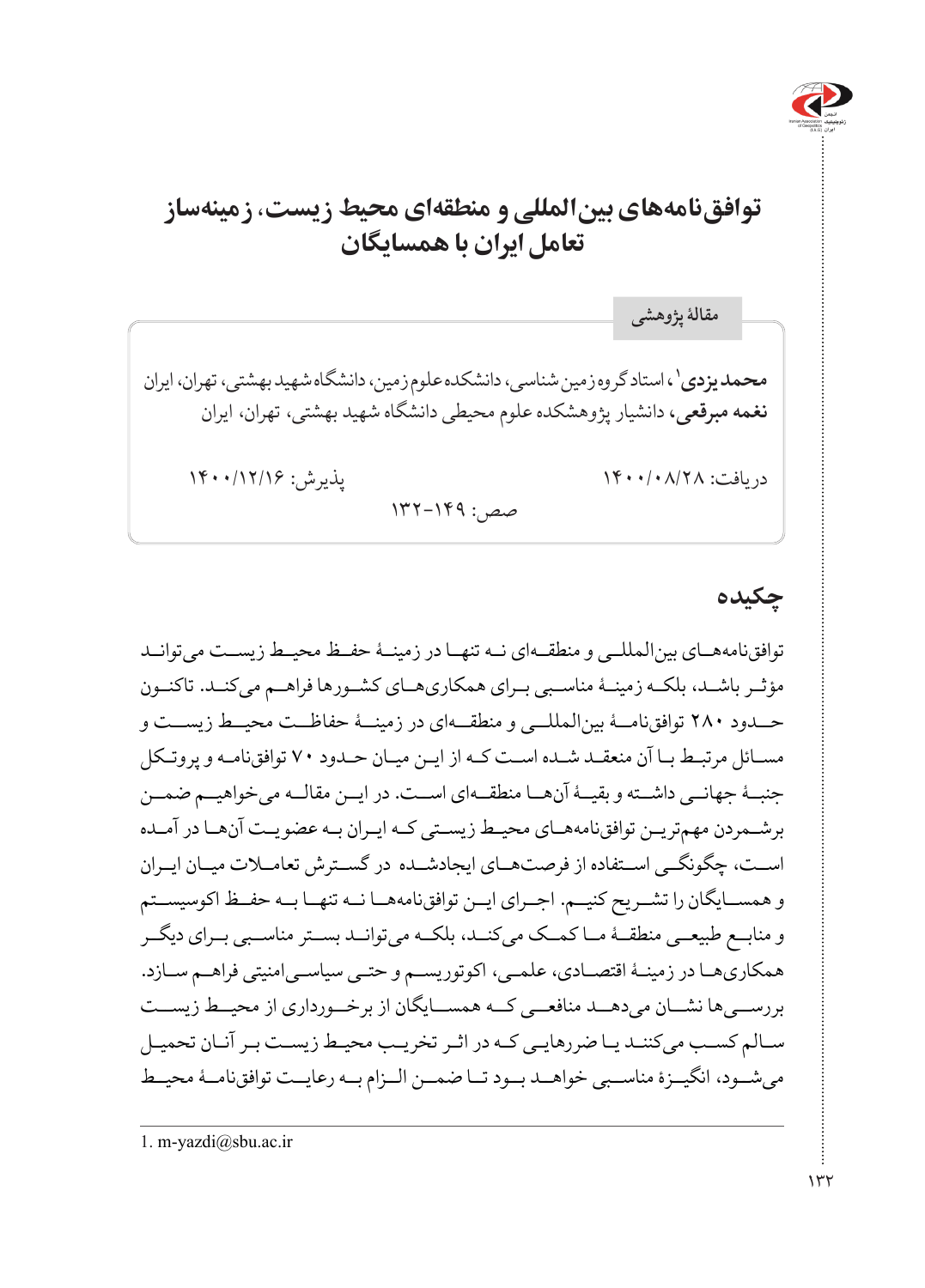

زیســتی مشــترک، زمینــۀ الزم بــرای ایجــاد صنــدوق بینالمللــی بــرای ســهمبندی منافــع یـا جبـران خسـارتهای مشـترک فراهـم شـود. از ایـنرو، پیشـنهاد ایجـاد صنـدوق محیـط زیسـت مشـترک بـا همسـایگان میتوانـد یکـی از راهکارهـای مؤثـر بـرای ارتقـای کیفیـت محیــط زیســت در ســطح همســایگی باشــد. **کلیدواژهها:** ایران، بینالمللی، توافقنامه، محیط زیست، منطقهای، همسایگان.

#### **.1 مقدمه**

قرارداشــتن محیــط زیســت در زمــره کاالهــای عمومــی، نیــاز بــه مداخلــۀ دولتهــا در حفاظــت از آن را ناگزیــر میســازد. از ســویی، یکپارچگــی منابــع طبیعــی و انتقــال اثــرات واردشــده بــه محیــط زیســت در ابعــاد فراملــی و بینالمللــی، لــزوم اقدامــات حفاظتــی در ســطوحی فراتــر از مرزهــای جغرافیایــی یــک کشــور را آشــکار میســازد. در اواخــر قــرن نوزدهــم و اوایــل قــرن بیســتم بــا گســترش نگرانیهــای محیــط زیســتی و نمایانشــدن جنبههـای فرامرــزی آثاــر آن، وضــع توافقنامههاــی بینالمللــی و منطقــهای بــرای حفاظــت از محیــط زیســت آغــاز شــد. از ایــنرو، هــر بــار بــر حســب مــورد یکــی از موضوعــات مرتبــط بــا محیــط زیســت، از آلودگــی آبهــای مشــترک گرفتــه تــا تجــارت گونههــای در مع رض انق راض و انتق ال زبالههاـی خطرنــاک، موض وع عق د ای ن دس ته از توافقنامههــا قــرار گرفــت. از ویژگی هــای خــاص توافقنامههــای محیــط زیســتی می تــوان بــه جهــان شــمولی، غیرسیاســی، غیرامنیتــی و پویابــودن آنهــا اشــاره کــرد(,2006Yazdi(.

براسـاس مـادۀ 9 قانــن مدنـی، توافقنامههـای بینالمللـی مصـوب کـه سـازگار بـا قانـون اساســی باشــند از نظــر اجــرا و اعتبــار در حکــم قانــون هســتند و میتواننــد موجــب ایجــاد حقـوق و تکلیـف در نظـام هنجـاری و موضوعـۀ کشـور شـوند. در خصـوص موافقتنامههـای محیـط زیسـتی بینالمللـی، منطقـهای یـا دوجانبـه نیـز مفـاد ایـن موافقتنامههـا، مجلـس و دولـت را در اجـرای آنهـا بـه تکاپـو وا مـیدارد (2015 ,MohammadZadeh(. پـس از پیوسـتن کشـور بـه یـک توافقنامـۀ بینالمللـی هیئـت دولـت بـا وضـع تصویبنامههایـی، مرجـع ملـی و مقـررات اجرایـی را بـرای تقریـر التـزام نهـاد وابسـته بـه قـوۀ مجریـه بـه رعایـت توافقنامهه ا تعییــن میکنــد. در ایــن رابطــه وضــع قانــون اجــرای ملــی، چــه بهصــورت مسـتقل و چـه در دل دیگـر قوانیـن ماننـد قوانیـن پنـج سـالۀ توسـعۀ اقتصـادی، اجتماعـی و فرهنگـی ضـروری اسـت. از ایـنرو، در داخـل کشـور بـرای هـر توافقنامـۀ بینالمللـی یـک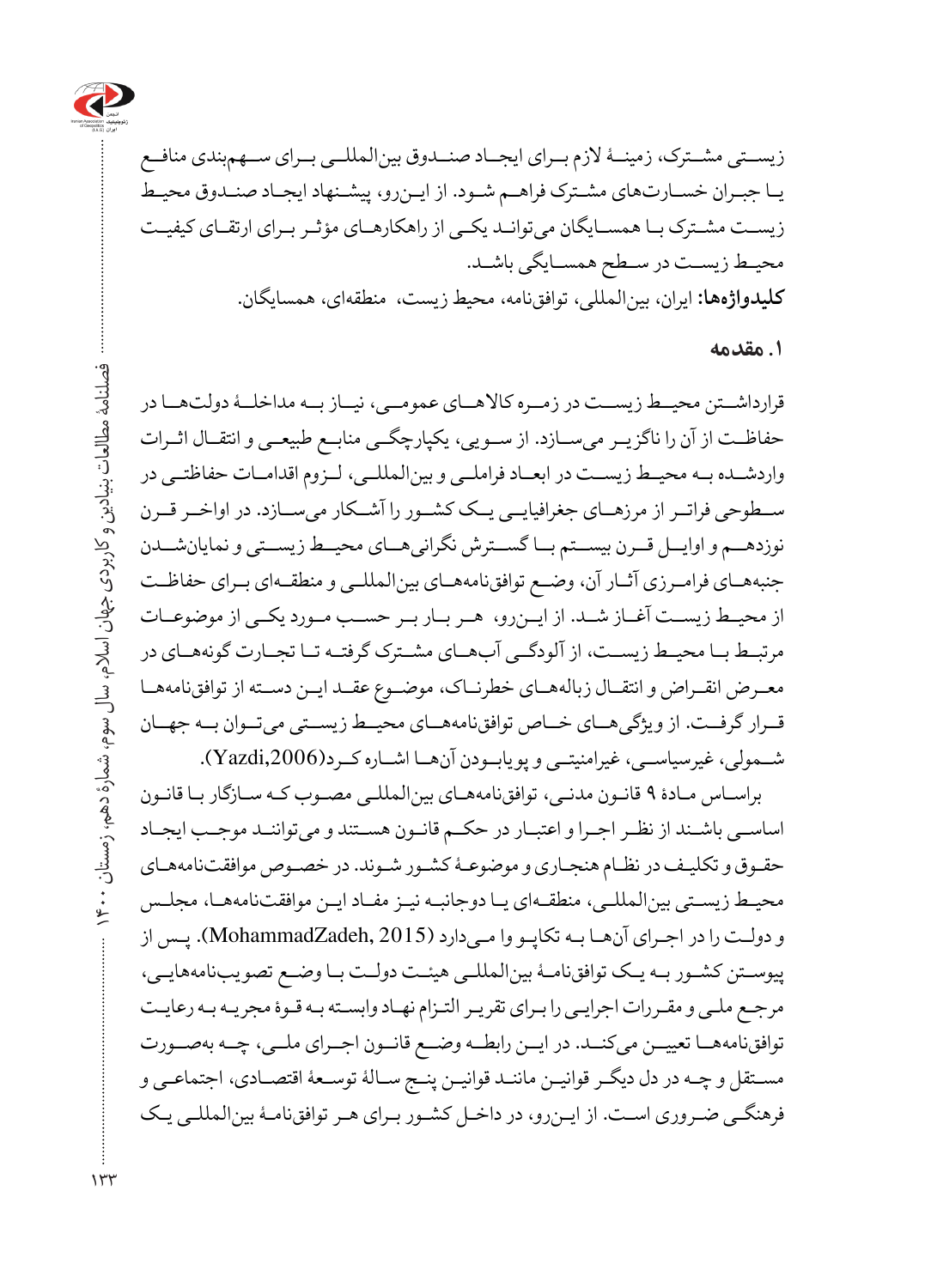

مرجــع ملــی تعییــن میشــود کــه در توافقنامــۀ بینالمللــی مرتبــط بــه حفاظــت از محیــط زیسـت ایـن مرجـع در بیشـتر مـوارد سـازمان حفاظـت محیـط زیسـت اسـت. هـر چنـد در مــواردی دیگــر ســازمانها و نهادهــا ماننــد ســازمان بنــادر و کشــتیرانی نیــز ایــن وظیفــه را عهــدهدار میشــود.

 بررســیها نشــان میدهــد جمهــوری اســامی ایــران از نظــر مشــارکت و پیوســتن بــه توافقنامههــای بینالمللــی و منطقــهای از کشــورهای پیشــگام بــه شــمار میآیــد و لــزوم توجـه بـه ایـن امـر در قوانیـن کشـور نیـز ملمـوس و آشـکار اسـت. بـرای نمونـه، در بندهـای پ و ت مـادۀ 38 قانـون برنامـۀ ششـم توسـعۀ اقتصـادی، اجتماعـی و فرهنگـی بـر »تأميـن اعتبــارات ارزي و ريالــي مــورد نيــاز بــرای اجــراي تعهــدات بينالمللــي دولــت جمهــوري اسـامي ايـران در حـوزۀ محيـط زيسـت در قالـب بودجههـاي سـنواتي« و همچنیـن »تأميـن ســهم دولــت جمهــوري اســامي ايــران در طرحهــاي بينالمللــي محيــط زيســتي مشــترك بــا دولتهــا و اشــخاص حقيقــي و حقوقــي خارجــي بــرای تشــويق و حمايــت از جلــب كمكهــا و ســرمايهگذاريهاي بينالمللــي داوطلبانــه و كمــك بــه تأميــن هزينههــاي مربـوط بـه كنوانسـيون رامسـر« تأکیـد شـده اسـت.

از سـویی بررسـی اسـناد باالدسـت نشـان میدهـد توجـه ویـژه بـه دیپلماسـی محیـط زیسـت کـه جنبـهٔ بـارز آن را میتوان در پیوسـتن بـه توافقنامههـای بینالمللـی محیـط زیسـتی دانسـت، در بنـد 15 از سیاسـتهای کلـی محیـط زیسـت مصـوب سـال 1394 و ابالغـی مقـام معظـم رهبـری بـه چشـم می خـورد. در ایـن بنـد بـر «تقویـت دیپلماسـی محیـط زیسـت بـا تـلاش برای ایجـاد و تقویـت نهادهـای منطقـهای بـرای مقابلـه بـا گـرد و غبـار و آلودگیهـای آبـی، توسـعۀ مناسـبات و جلـب مشـارکت و همکاریهـای هدفمنـد و تأثیرگـذار دوجانبه، چندجانبـه، منطقهای و بینالمللـی در زمینـۀ محیـط زیسـت و بهرهگیـری مؤثـر از فرصتهـا و مشـوقهای بینالمللـی در حرکـت بهسـوی اقتصـاد کمکربـن و تسـهیل انتقـال و توسـعۀ فناوریهـا و نوآوریهـا« تأکیـد شـده اسـت (2015 , General Policies on the Environment)

 بــا ایــن حــال بــرای حضــور مؤثــر در عرصــۀ منطقــهای و بینالمللــی نیــاز بــه تربیــت وکالی کاردان و تخصصـی محیـط زیسـت در سـطح بینالمللـی اسـت کـه آن افـراد بتواننـد در دفـاع از حقـوق ایـران در صدمـات احتمالـی واردشـده بـه محیـط زیسـت مؤثـر باشـند. متأســفانه در بســیاری مــوارد، نداشــتن نیــروی متخصــص میتوانــد در بســیاری ابعــاد فراملـی قـدرت چانهزنـی ایـران را کاهـش دهـد و کشـور را از ایفـای حقـوق حقـه بـاز دارد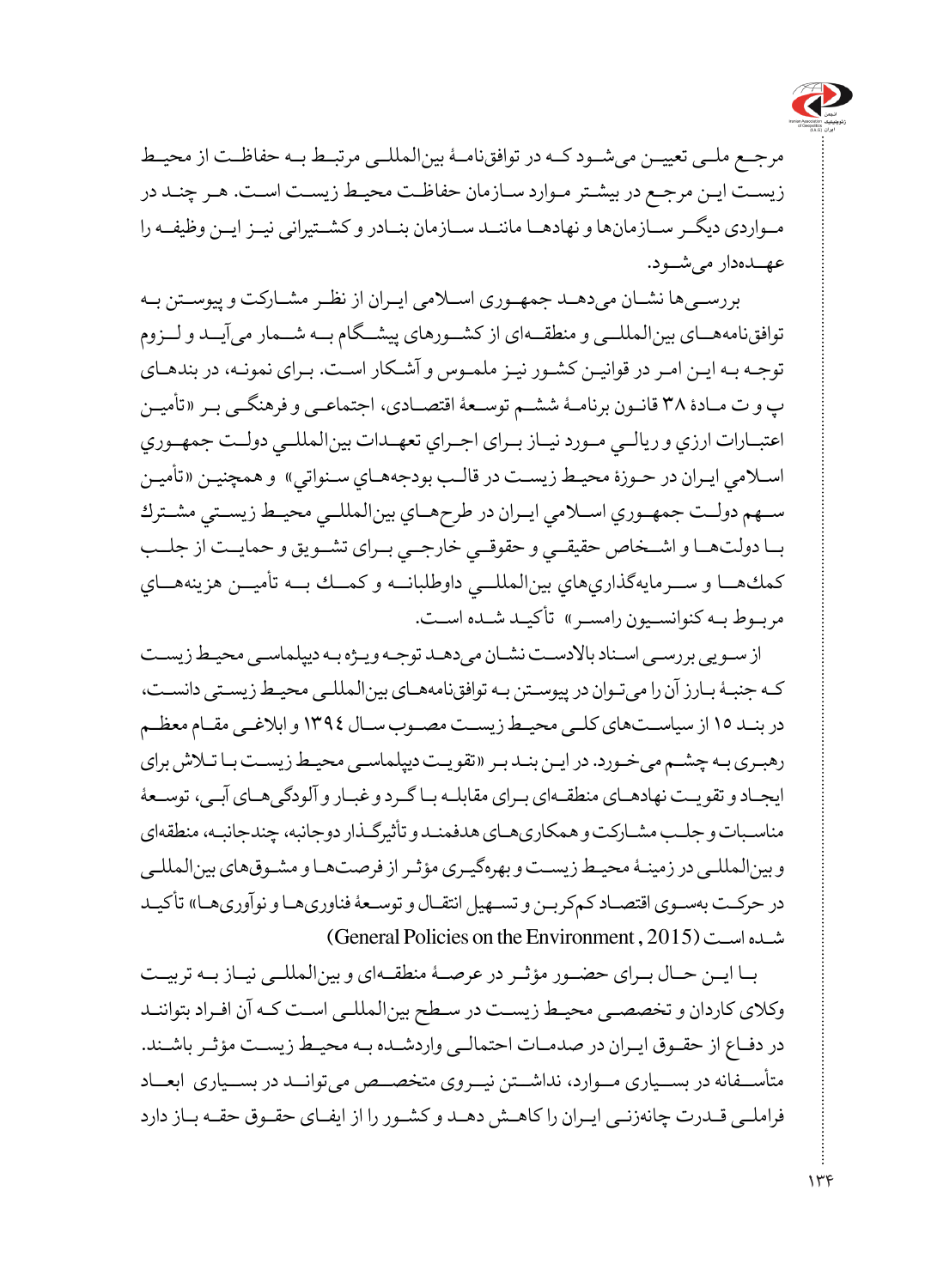

(2016 ,Nikbakhti(. در ایــن مقالــه میخواهیــم بــا معرفــی مهمتریــن توافقنامههــای بینالمللــی، منطقــهای و دوجانبــه، بــر ظرفیــت همکاریهــای محیــط زیســتی ایــران بــا همســایگان تأکیــد و زمینههــای الزم بــرای تقویــت ایــن همکاریهــا فراهــم شــود.

**.2 توافقنامههای بینالمللی حفاظت از محیط زیست** 

تاکنــون حــدود ۲۸۰ توافقنامــۀ بینالمللــی و منطقــهای در زمینــۀ حفاظــت محیــط زیســت و مســائل مرتبــط بــا آن منعقــد شــده اســت. از ایــن میــان حــدود ۷۰ توافقنامـه و پروتــکل جنبـۀ جهانـی داشـته و بقیـه منطقـهای اسـت. ارادۀ جهانـی بـرای حفاظـت از محیـط زیسـت بـا تشـکیل نخسـتین کنفرانـس جهانـی سـازمان ملـل متحـد دربـارۀ انسـان و محیـط زیسـت مع روف بــه »توافقنامـ ۀ اســتکهلم« در ســال ۱۹۷۲در ســوئد جنبــۀ عینــی پیــدا کــرد؛ بهطـوری کـه حـق برخـورداری انسـان از محیـط زیسـت سـالم همسـطح بـا حقـوق بشـر شــناخته شــد. در ایــن میــان، ایــران نیــز بــه تعــدادی از ایــن توافقنامههــا و پروتکل هــا پیوســت و ســازمان حفاظــت محیــط زیســت بهعنــوان مرجــع ملــی، اجــرای بیشــتر آن توافق نامه هــا را بــر عهــده دارد (Iranian Department of Environment , 2019) . ایـن توافقنامهه ا بــر حســب شــمول مکانــی و گســترۀ عمــل، بــه ســه دســتۀ بینالمللــی، منطقـهای و دوجانبـه تقسـیمپذیر هسـتند. در قالـب ایـن دسـتهبندی در ادامـه بـه برخـی از مهمتریـ ن توافقنامههــا اشــاره میکنیــم.

**.1-2 توافقنامۀ تغییر آبوهوا** توافقنامــهٔ تغییــرات آبوهــوا بــا نــام رســمی توافقنامــهٔ ســاختاری ســازمان ملــل دربــارۀ تغییـرات اقلیـم، یکـی از مباحـث مهـم همایـش زمیـن یـا نشسـت «ریـو» در سـال ۱۹۹۲ در خصــوص محیـط زیسـت و توســعه محســوب میشــود. ایــن توافقنامــه در ٢٦ مــاده در نیویهورک منعقلد شـلد. در ایـران ایـن توافقنامـه در ٦ خـرداد ١٣٧٥ بـه تصویـب مجلـس و در 13 خـرداد همیـن سـال بـه تأییـد شـورای نگهبـان رسـید و ایـران در 6 اوت 1996 بهصـورت رســمی بــه آن پیوســت. براســاس ایــن توافقنامــه، کشــورهای عضــو، مســئولیتهای مشـترک امـا متفاوتـی در زمینـۀ کنتـرل تغییـرات آب و هوایـی بـر عهـده دارنـد. آنچـه در ایـن توافقنامــه بهعنــوان اساســیترین الــزام بــرای کشــورهای توســعهیافته اولویــت دارد، کاهــش ســطح انتشــار گازهــای گلخانــهای در دو دهــۀ اول ســدۀ ۲۰۰۰ بــه ســطح ســال ۱۹۹۰ و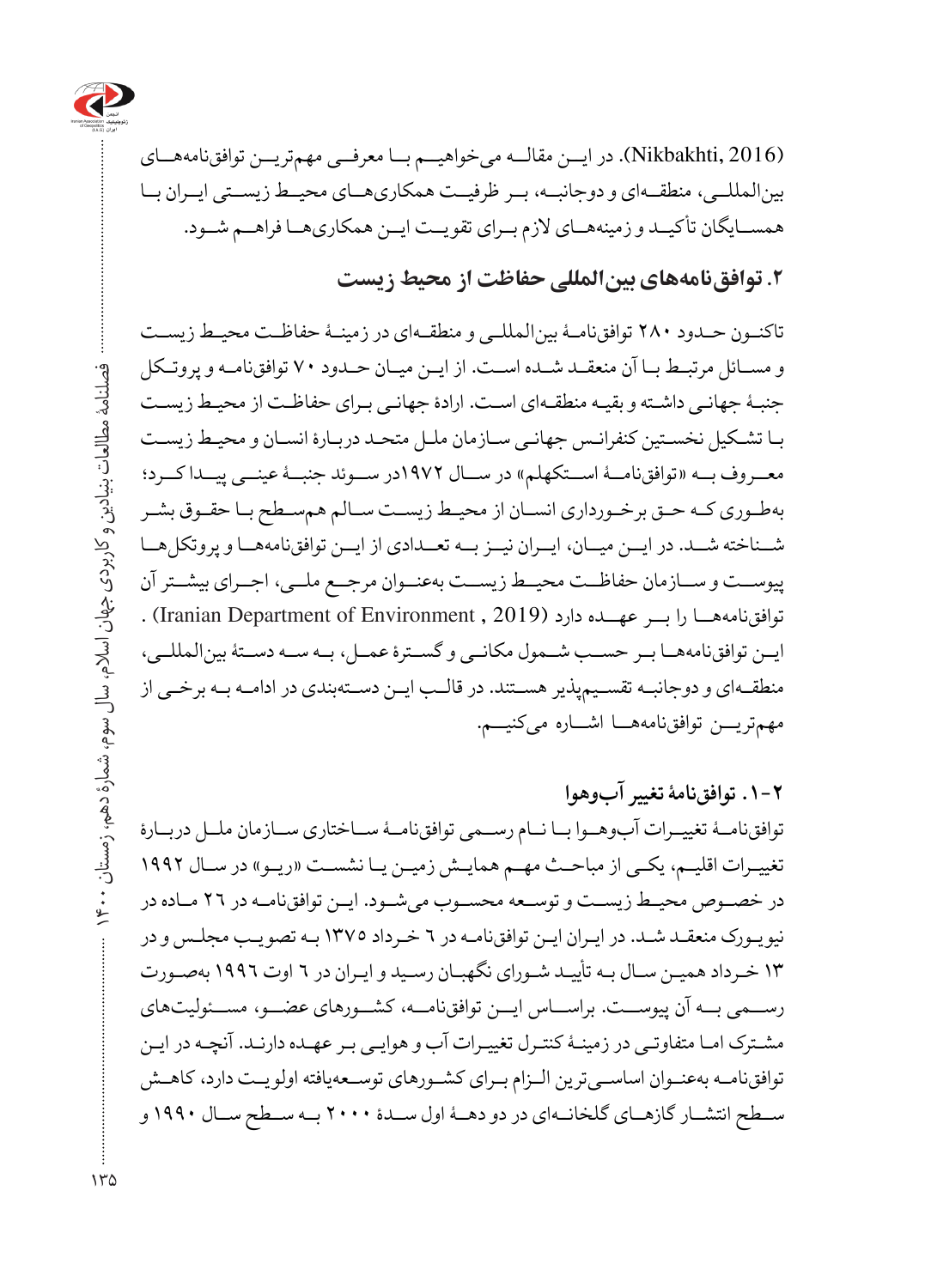

تثبیـت آن اسـت. محـل دبیرخانـهٔ ایـن توافقنامـه در ژنـو سـوئیس و مرجـع ملـی آن در ایـران سـازمان حفاظـت محیـط زیسـت اسـت. همچنیـن ایـران در سـال 1372 بـه پروتـکل کیوتـو از ضمائـم توافقنام ۀ تغییــر اقلیــم پیوســت.

**.2-2 توافقنامۀ رامسر**

توافقنامــهٔ مربــوط بــه تالابهــای مهــم بین المللــی، بهویــژه تالابهــای زیســتگاه پرنــدگان آبــزی معــروف بــه توافق نامــۀ رامســر در ١٢ مــاده در ٢ فوریــۀ ١٩٧١ در شـــهر رامســر بــا حضـور ۱۸ کشـور جه ان تصویبـ ش د. در مقدم ۀ ایـن توافقنامـه آمـده اسـت »بـا آگاهـی از همبسـتگی انسـان بـا محیـط زیسـت و بـا توجـه بـه فعـل و انفعـاالت اکولوژیـک، تاالبهـا تنظیمکننـدۀ رژیـم آبهـا و محـل رشـد نباتـات بومـی و زیسـتگاه جانـوران خـاص ایـن مناطق بهویــژه پرنــدگان آبــزی، بــه شــمار میآینــد. بــا توجــه بــه اینکــه تاالبهــا از نظــر اقتصــادی، علمـی، فرهنگـی و تفریحـی منبـع پـر ارزشـی هسـتند، انهـدام آنهـا جبـران ناپذیـر اسـت. بـا تمایـل بـه جلوگیـری از تجـاوز تدریجـی بـه ایـن تاالبهـا و نابـودی آنهـا و بـا توجـه بـه اینکــه پرنــدگان آبــزی در زمــان مهاجرتهــای فصلــی ممکــن اســت از مــرز کشــورها عبــور كننــد، تالابهــا بایــد بهعنــوان منبــع بینالمللــي شــناخته شــوند». ایــن توافقنامــه نخســتین توافقنامـۀ نویـن جهانـی بیـن دولتـی دربـارۀ حفاظـت و بهرهبـرداری منطقـی از منابـع طبیعـی اسـت. هـم اکنـون ۱۳۴ عضـو رسـمی را در سراسـر دنیـا شـامل میشـود. ایـران در 23 ژوئـن ١٩٧٥ بــه عضو يــت ايــن توافقiامــه در آمــد. دبيرخانــهٔ ايــن توافقiامــه در گلنــد ســوئيس و مرجـع ملـی آن در ایـران سـازمان حفاظـت محیـط زیسـت اسـت.

**.3-2 توافقنام ۀ تجــارت بینالمللــی گونههــای حیوانــات و گیاهــان وحشــی در خطــر نابــودی )ســایتیس(**  توافقنامــۀ تجــارت بینالمللــی گونههــای حیوانــات و گیاهــان وحشــی در معــرض خطــر

انقـراض و نابـودی ۳ مـارس ۱۹۷۳ در واشـینگتن آمریـكا تصویـب شـد. ایـن توافق نامـه ۲۵ مـاده و سـه ضمیمـه دارد کـه در ضمائـم 1 و 2 نـام گونههایـی کـه قـرار اسـت بیـن کشـورها منتقـل شـوند و در ضمیمـۀ 3 دسـتورالعمل و اظهارنامـۀ مربـوط بـه چگونگـی انتقـال گونههـا قیـد شــه اس ت. هـدف ایـن توافقنامـه، اطمینـان از آن اسـت کـه تجـارت حیوانـات وحشـی و گونههـای گیاهـی ارزشـمند و در خطـر انقـراض، بقـای آنهـا را دسـتخوش تهدیـد نکنـد.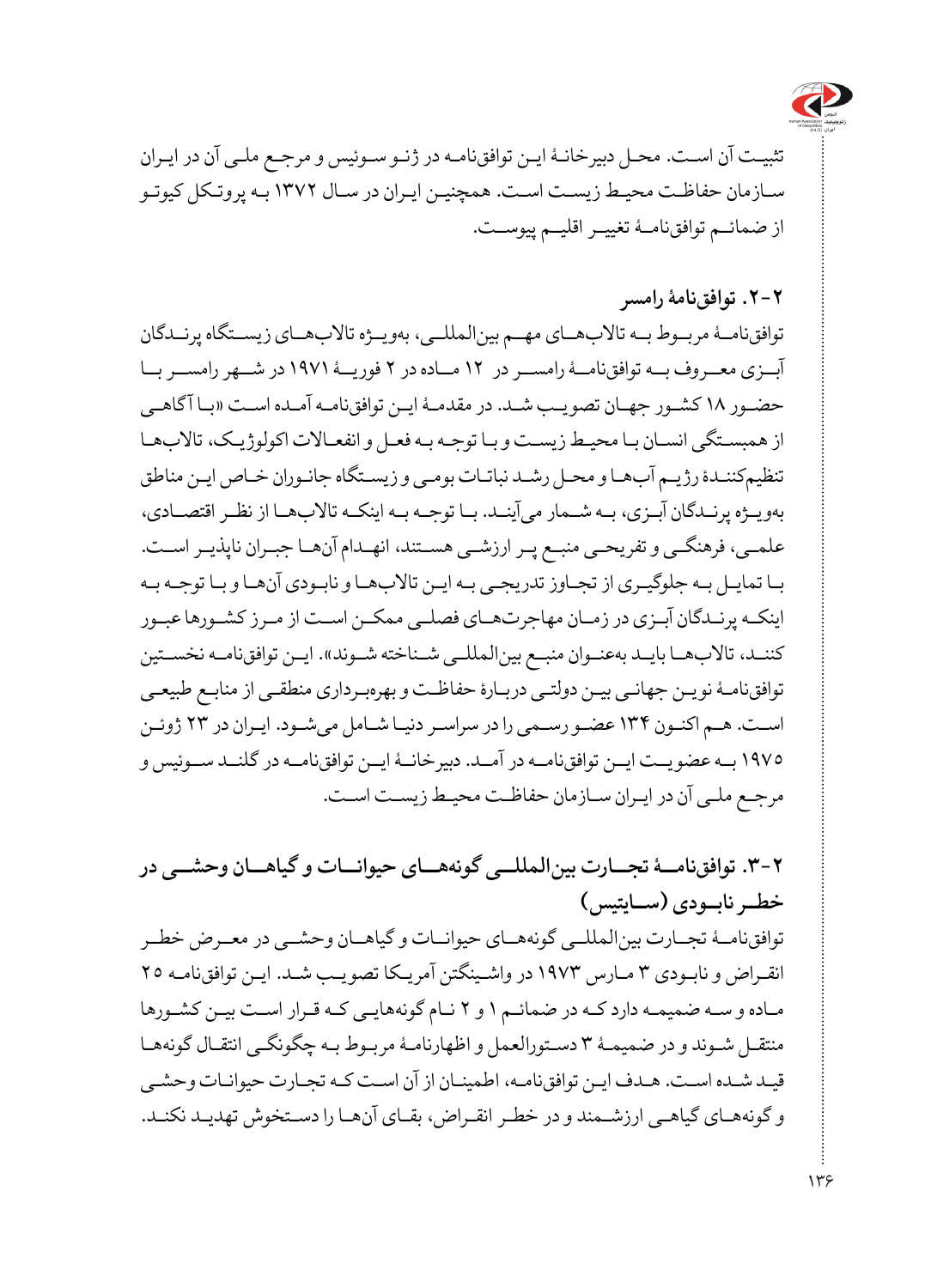

هـم اکنـون ۱۶۰ کش ور جهــن عضــ رسـمی ایـن توافقنامـه هسـتند. بایـد توجـه کـرد هیـچ ی ک از گونههـای تحـت حفاظ ت ای ن توافقنام ه از زمـان اجرایـی شـدنش بـر اثـر تجـارت معــدوم نشــده و س الها اس ت ک ه ایــن توافقنامــه در شــمار مهمتریــن و پردامنهتریــن توافقنامههاـی بینالمللــی بــوده اســت. ایــران در 13 اوت 1976 بــه عضویــت ایــن توافقنامـه در آمـد. دبیرخانـۀ دائمـی آن در ژنـو سـوئیس و مرجـع ملـی آن در ایـران سـازمان حفاظـت محیـط زیسـت اسـت.

**4-2 . توافقنامۀ وین برای حفاظت از الیۀ ازن** بـا توجـه بـه ضـرورت پیشبینـی راهکارهایـی بـرای پیشـگیری از تخریـب الیـۀ ازن، در 22 مـارس 1985 در ویـن اتریـش بـه دعـوت سـازمان ملـل متحـد، نماینـدگان ۲۱ کشـور جهـان و کشوـرهای عضــو جامعــۀ اروپ ا گرــد ه م آمدندــ و مفاــد توافقنام های را تدویــن کردنــد کهــ توافقنامۀــ ویــن نامیــده شــد. در ایــن توافقنامــه بــر لــزوم همکاریهــای بینالمللــی در زمینــۀ حفاظــت از الیــۀ ازن و همچنیــن محدودیــت بهکارگیــری مــواد زیــانآور و بهکارگیرــی موــاد جایگزینـ تأکیدـ ش د. همچنی ن ایـن توافقنامـه زمینـۀ الزم بـرای توسـعۀ همکاریهـای بینالمللـی بهمنظـور پژوهـش در مـورد مـواد مخـرب الیـۀ ازن و آثـار آنهـا را فراهــم کــرد. ایــران در 3 اکتبــر 1990 بهـ عضوی ت ایــن توافقنامــه در آمــد. دبیرخانــۀ دائمـی ایـن توافقنامـه در نایروبـی کنیـا و مرجـع ملـی آن در ایـران سـازمان حفاظـت محیـط زیسـت اسـت. البتـه مفـاد ایـن توافقنامـه در چنـد مرحلـه توسـط توافقنامههـاى تكميلـى در مونتـرال کانـادا اصـلاح و بـه روز رسـانی شـد کـه ایـران بـا عضویـت در توافقنامـۀ ویـن در عمــل بـه ایــن توافقنامههــای تکمیلــی نیــز پایبنــد اســت.

#### **.5-2 توافقنامۀ بازل**

توافقنامــهٔ بــازل در ٢٢ مــارس ١٩٨٩ در شــهر بــازل ســوئيس منعقــد شــد. ايــن توافقنامــه دربــارۀ کنتــرل انتقــاالت برونمــرزی مــواد زائــد زیــانآور و دفــع آنهــا اســت. در ایــن توافقنامـه، هـر دولتـی حـق دارد از ورود زبالههـای خطرنـاک بـه سـرزمین خـود جلوگیـری کنــد. همچنیــن الزم اســت ایــن زبالههــا در چارچــوب و بــا ضوابــط خاصــی منتقــل شــود کـه در ایـن توافقنامـه بـه تفصيـل و در ٢٩ مـاده تشـريح شـده اسـت. در ايـران مـادۀ قانونـی الحـاق بـه ایـن توافقنامـه در ٣١ شـهریور ١٣٧١ در مجلـس شـورای اسـلامی تصویـب شـد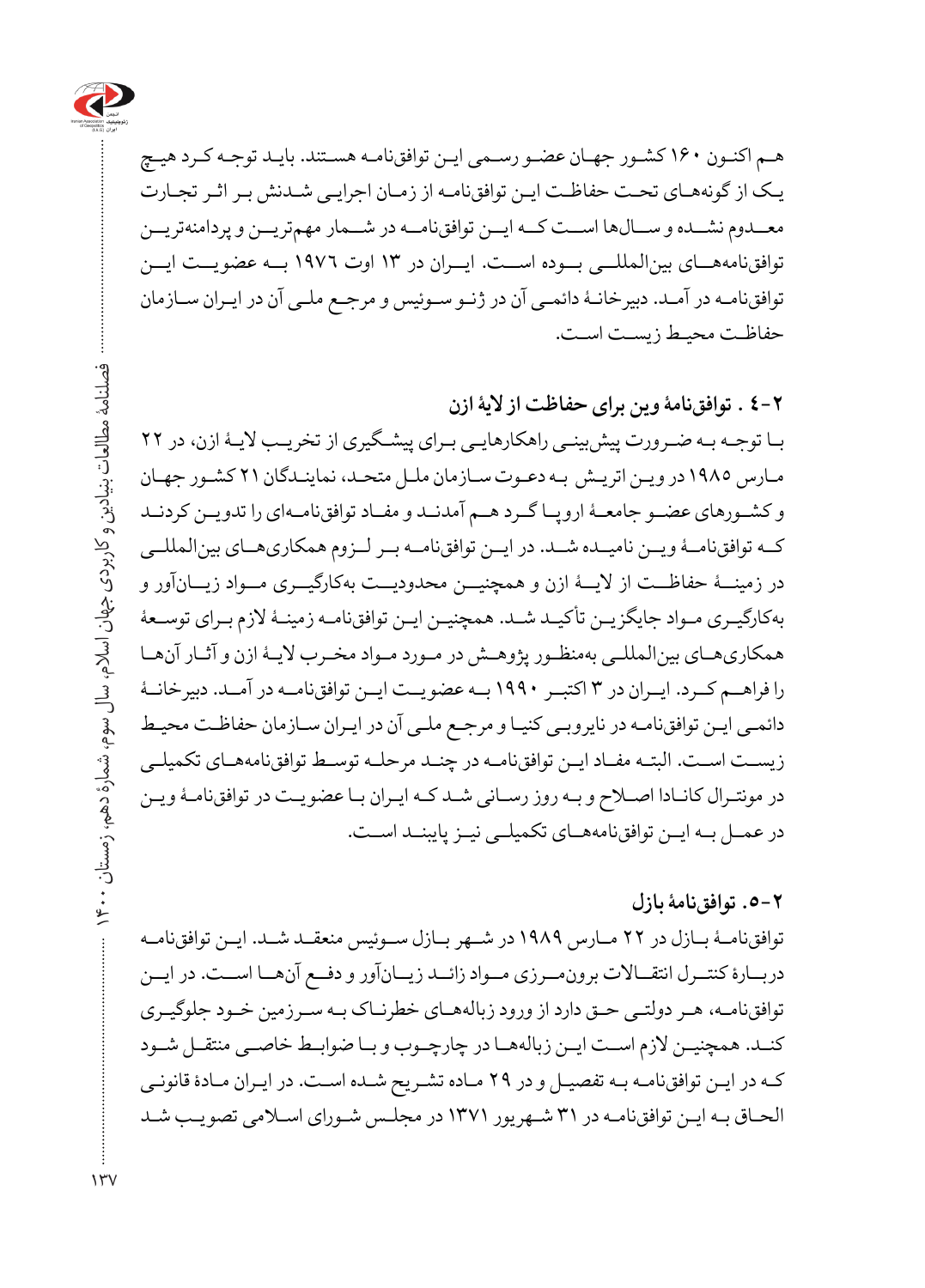

و در ۱۲ مهـر همـان سـال بـه تأییـد شـورای نگهیـان رسـید. دبیرخانـهٔ ایـن توافقiامـه در ژنـو ســوئیس و مرجــع ملــی آن در ایــران ســازمان حفاظــت محیــط زیســت اســت. توافقنامــۀ بـازل در سـال 1999 یـک پروتـکل الحاقـی دارد کـه مسـئولیت مدنـی و جبـران خسـارت در حملونقــل برونمــرزی زبالههــای خطرنــاک و دفــع آنهــا را بررســی میکنــد. خــواه ایــن حملونقــل مطابــق بــا توافقنامــه بــازل باشــد یــا بهصــورت غیرقانونــی انجــام شــده باشــد (Khoeyni and other, 2015).

**.6-2 توافقنامۀ تنوع ز یستی** توافقنامـ ۀ تنــوع زیســتی، بخشــی از رونــد کنفرانــس ســازمان ملــل متحــد در خصــوص محیـط زیسـت و توسـعه بـه شـمار مــىرود. توافقنامـهٔ تنـوع زیسـتی در ٥ ژوئـن ١٩٩٢ در شـهر ژنـو سـوئیس در 42 ماـده منعقدـ ش د. در ای ران م اده قانونـی الحـاق ب ه ایـن توافقنامـه در 6 خـرداد 1375 در مجلـس شـورای اسـامی تصویـب شـد و در 13 خـرداد همـان سـال بـه تأیی د ش ورای نگهب ان رسیــد. دبیرخانـۀ ایـن توافقنامـه در ژنـو سـوئیس و مرجـع ملـی آن در ایرـان ساـزمان حفاظ ت محیطــ زیستــ استــ. ایـن توافقنام ه بـر مبنـای سـه هـدف اصلـی حفاظـت از تنـوع زیسـتی، باالبـردن ظرفیـت کاربـرد پایـدار آن و سهیمشـدن عادالنـه در منافـع حاصـل از اسـتفادۀ ذخایـر ژنتیکـی تشـکیل شـد. ایـران در 6 اوت 1996 بـه ایـن توافقنامـه پیوسـت و نسـبت بـه تعییـن راهبردهـا و برنامـۀ اقـدام ملـی در مـورد حفاظـت از تنـوع زیسـتی اقـدام کـرد کـه جـزء یکـی از الزامـات ناشـی از پیوسـتن بـه ایـن پیمـان بـود. همچنیـن پروتـکل ایمنـی زیسـتی یـا کارتاهنـا در سـال ۲۰۰۰ درمونتـرال کانـادا بـه تصویـب نماین دگان کش ورهای عض و رس ید. براساــس م وادی از توافقنامـه تنـوع زیسـتی، کاربـری سـالم و بیخطـر روشهـای فنـاوری زیسـتی )بیوتکنولـوژی( بهشـکلی کـه ایـن روشهـا یـا فراینـد آنهـا تأثیـر زیانبـاری بـر محیـط زیسـت نداشـته باشـد، مـورد تأکیـد قـرار گرفتـه و از تعهـدات کشـورهای عضـو شـمرده شـده اسـت. ایـن پروتـکل شـامل 40 مـاده و 3 پیوسـت اســت کــه در ایــران در 29 مــرداد 1382 در مجلــس تصویــب شــد و در 9 شــهریور همیــن سـال بـه تأییـد شـورای نگهبـان رسـید.

**7-2 . توافقنامۀ آالیندههای آلی پایدار** هــدف از ایــن پیمــان، حــذف یــا کاهــش آلودهکنندههــای آلــی پایــدار و ممنوعکــردن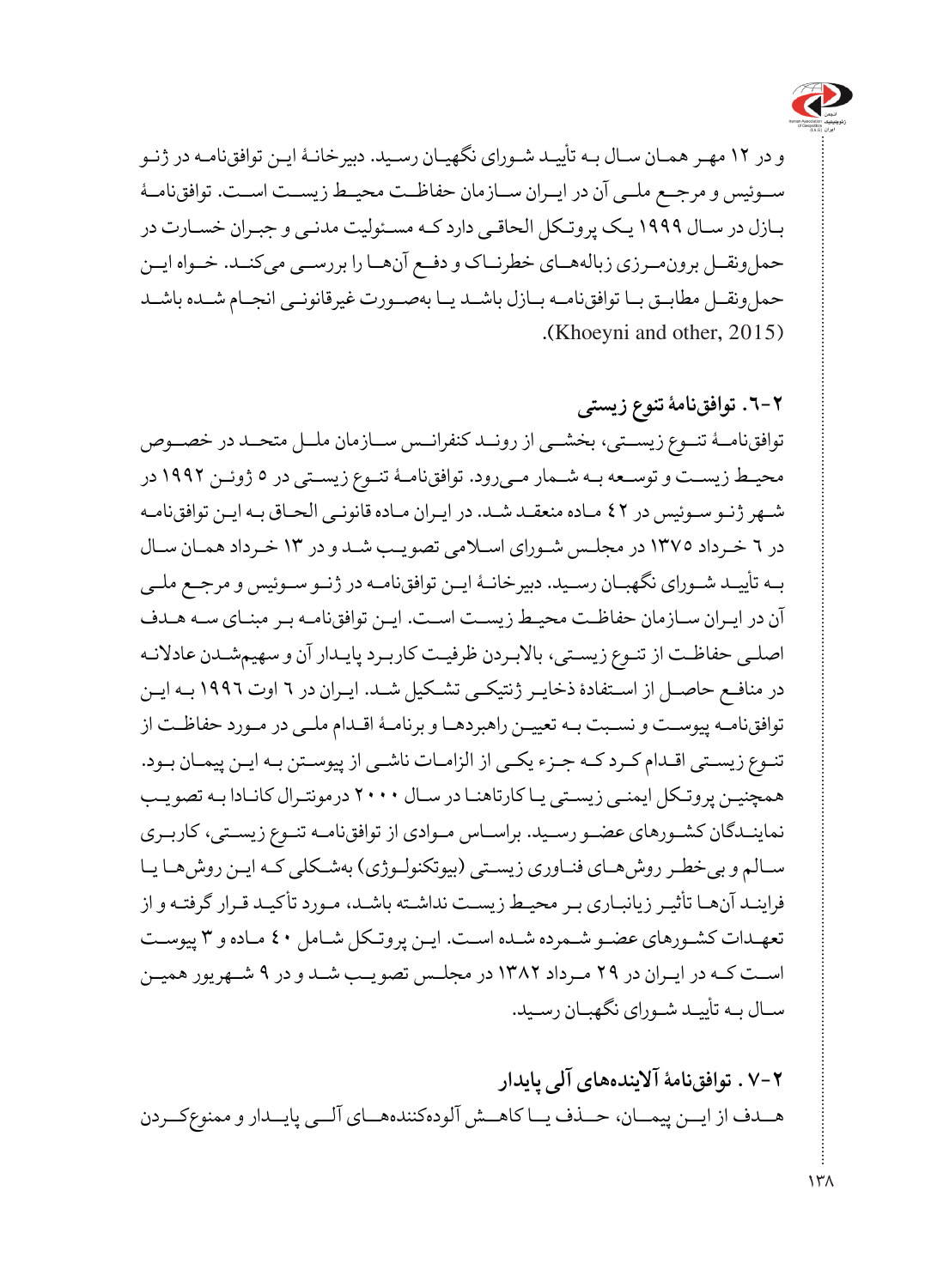

تولیـد، مصـرف، صـادرات و واردات و فـروش آنهـا، مسـاعدت و ترغیـب کشـورها بـه انجـام اقدامـات ملـی و منطقـهای بـرای کاهـش خطـرات ایـن مـواد، کمـک بـه کشـورها بـرای ایجاد صنایــع پاکیــزه بــرای جلوگیــری یــا کاهــش انتشــار ایــن مــواد، اســتفاده از جایگزینهــای مناسـب، ترغیــب کشــورها بـه شناســایی منابــع مــواد آلودهکننــدۀ آلــی پایــدار و نابودکـردن آنهاسـت. ایـن توافقنامـه در ٣٠ مـاده و شـش ضمیمـه در اسـتکهلم سـوئد تصویـب شـد. در ایـران ایــن توافق نامــه در ١٠ خـرداد ١٣٨٤ بـه تصویـب مجلـس و در ٢٥ خـرداد همـان سـال بـه تأییـد شـورای نگهبـان رسـید.

**2 8- . توافقنامۀ روتردام** توافقنامـۀ گسـترش تجـارت جهانـی در دهههـای ۱۹۶۰و۱۹۷۰ توجـه مجامـع بینالمللـی و سـازمانهای دولتـی و غیردولتـی حفاظـت محیـط زیسـت در سراسـر جهـان را بـه خطـرات تجـارت و مصـرف مـواد شـیمیایی بالقـوه خطرنـاک از جملـه سـموم شـیمیایی دفـع آفـات نباتــی معطــوف کــرد. بــرای کاهــش خطــرات ایــن مــواد، برقــراری کــد بینالمللــی شــیوۀ توزیـع و مصـرف سـموم در بیستوسـومین اجـاس کنفرانـس عمومـی سـازمان خواربـار و کشـاورزی جهانـی در سـال ۱۹۸۵در رم تصویـب شـد. پیـرو ایـن توافقنامـه و بـا اسـتناد بـه مـادۀ 19 دسـتور کار 21 مبنـی بـر مدیریـت صحیـح و سـازگار مـواد شـیمیایی سـمی، هـدف از توافقنامـۀ روتــردام جلوگیــری از نقلوانتقــال بینالمللــی محصــوالت ســمی خطرنــاک بهط ور غیرقانونسی است. ایـن توافقنامـه در ۱۰ سـپتامبر ۱۹۹۸ در شـهر روتـردام تصویـب شــد. قانــون الحــاق ايــران بــه ايــن توافقنامــه مشــتمل بــر مــاده واحــده و منضــم بــه متــن توافق نامــه شــامل ٢٩ مــاده و ٥ ضمیمــه در ٢٣ دی ١٣٨٢ در مجلــس شــورای اســلامی تصویـب شـد. بـراي نخسـتين بـار در توافقنامـهٔ روتـردام تأکیـد شـد كـه مسـئوليت كالا و حفاظـت از محيـط زيسـت، دو حـوزة مسـتقل و جداگانـه نيسـتند اگرچـه مقـررات توافقiامـۀ روتـردام، مـواد محـدودي را بـه حفاظـت از محيـط زيسـت اختصـاص داده اسـت، هميـن مـواد محـدود تأثيـر چشـمگيري داشـته و در جهـت پايـداري نظـام حملونقـل گام برداشـته اســت. حملونقــل پايــدار بايــد بهگونــهاي باشــد كــه ايمــن، ســالم و در دســترس باشـ د. در همــان حــال، عدالــت را نيــز تأميــن كنــد، حملونقــل بايــد دسترســي بــه كالاهــا و خدمــات را ارتقــا دهــد. بــه ســخن ديگــر، آنهــا ميتواننــد بــه افزايــش امنيــت ناوبــري و در نتيجـه، كاهـش تصادمـات دريايـي بینجامنـد كـه يكـي از اسـباب مهـم آلودگـي هسـتند.

 $149$ 

فصلنامۀ مطالعات بنیادین و کاربردی جهان اسالم، سال سوم، شمارۀ دهم، زمستان 1400

فصلنامهٔ مطالعات بنیادین و کاربردی جهان اسلام، سال سوم، شمارهٔ دهم، زمستان ۱۴۰۰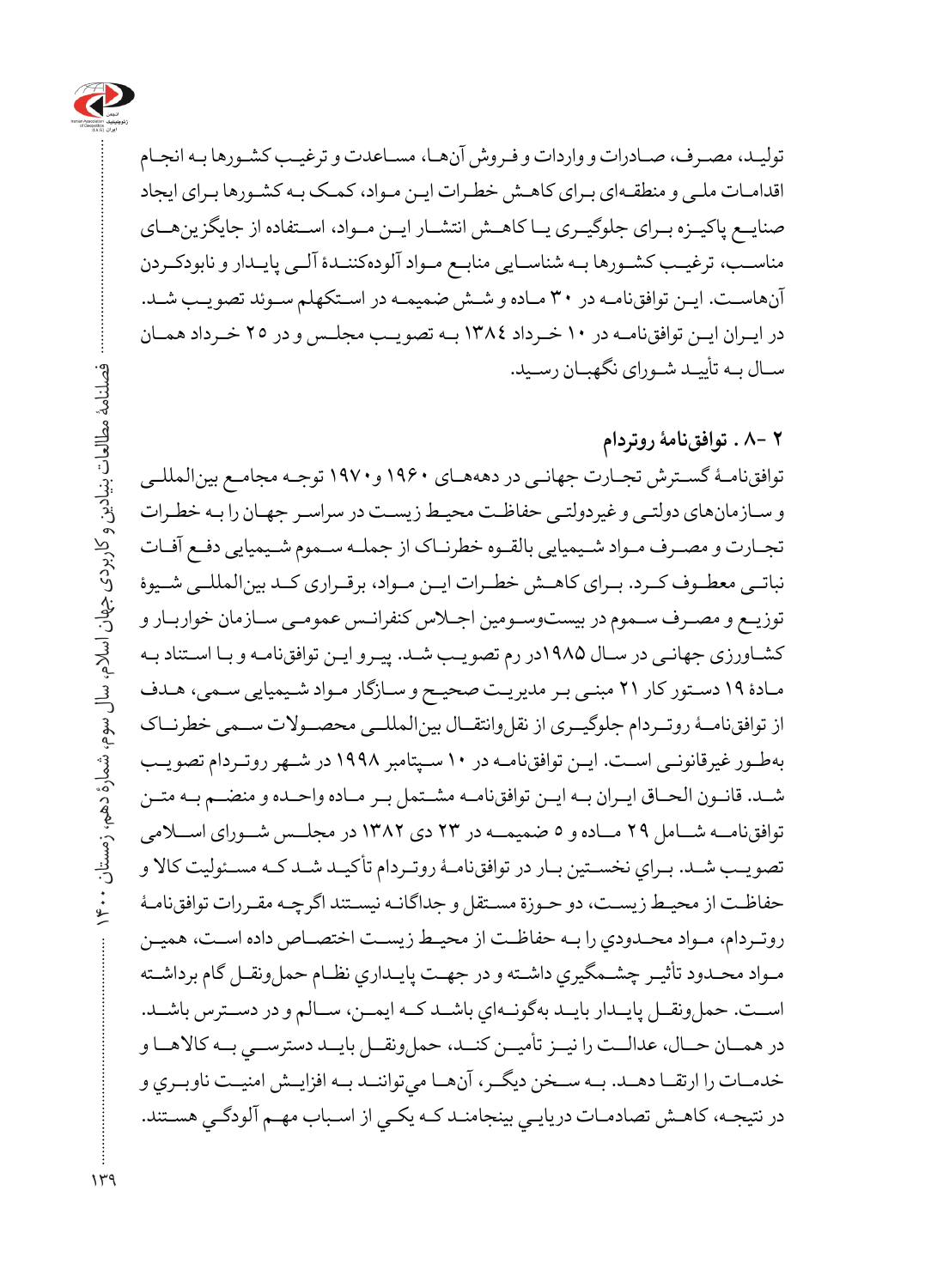

مهمتـر از همــه، بازيگــران درگيــر در حملونقــل كالا از راه دريــا را ترغيــب ميكننــد كــه بـراي همـكاري بـر حفاظـت از محيـط زيسـت فعالانـه عمـل كننـد (2019 ,and other Ghaemmaghami(.

**.9-2 توافقنامۀ بینالمللی نجات در یایی**

توافق نامــهٔ بین المللــی نجــات دریایــی در ٢٨ آوریــل ١٩٨٩ در شــهر لنــدن انگلیـس در ٣٤ م اده امضـا ش د. ه دف از ایـن توافقنامـه تأکیـد بـر همکاریهـای بینالمللـی در نجـات کشـتیها و شـناورها در هنـگام بـروز سـانحه بـا هـدف حفاظـت از محیـط زیسـت اسـت. ایـن توافقنامـه در 31 فروردیـن 1373 بـه تصویـب مجلـس و 11 اردیبهشـت همـان سـال بـه تأییـد شـورای نگهبـان رسـید و ایـران در 1 اوت 1994 ب ه ایـن توافقنامـه پیوسـت. دبیرخانـۀ آن در لنـدن و مرجـع ملـی آن در ایـران سـازمان بنـادر و کشـتیرانی اسـت.

**.10-2 توافقنامۀ بینالمللی آمادگی، مقابله و همکاری در برابر آلودگی نفتی** ایـن توافق نامـه در ٢٩ نوامبـر ١٩٦٩ در شـهر بروکسـل بلژیـک منعقـد شـد. هـدف از ایـن توافقنامــه اقــدام ســریع هنــگام وقــوع ســوانح نفتــی بــا تأکیــد بــر اصــل لــزوم پرداخــت هزینــۀ آلودگــی توسـط آلودهســاز اســت. ایــران در ســال 1995 ب ه ایـن توافقنامـه پیوســت و هــم اکنــون دبیرخانــۀ دائمــی آن در لنــدن و مرجــع ملــی آن در ایــران ســازمان بنــادر و کشــتیرانی اســت.

**.2-11 توافقنامۀ جلوگیری از آلودگی در یایی ناشی از مواد زائد و دیگر مواد** ایــن توافقنامــه در ٢٩ دســامبر ١٩٧٢ در شــهر مکزیکوســیتی منعقــد شــد. هــدف از ایــن توافقنامــه جلوگیــری از ریــزش عمــدی زبالــه یــا هــر نــوع مــواد دفعــی در دریــا توســط کشــتی، هواپیمــا، ســکوهای نفتــی و... اســت. ایــران در ســال 1997 بــه آن پیوســت. هــم اکنــون دبیرخانــۀ دائمــی آن در واشــینگتن و مرجــع ملــی آن در ایــران، ســازمان بنــادر و کشــتیرانی اســت.

**.12-2 توافقنامۀ بینالمللی جلوگیری از آلودگی ناشی از کشتیها )مار پل(** توافقنامـۀ بینالمللـی جلوگیـری از آلودگـی ناشـی از کشـتیها در سـال 1973 بـا برگـزاری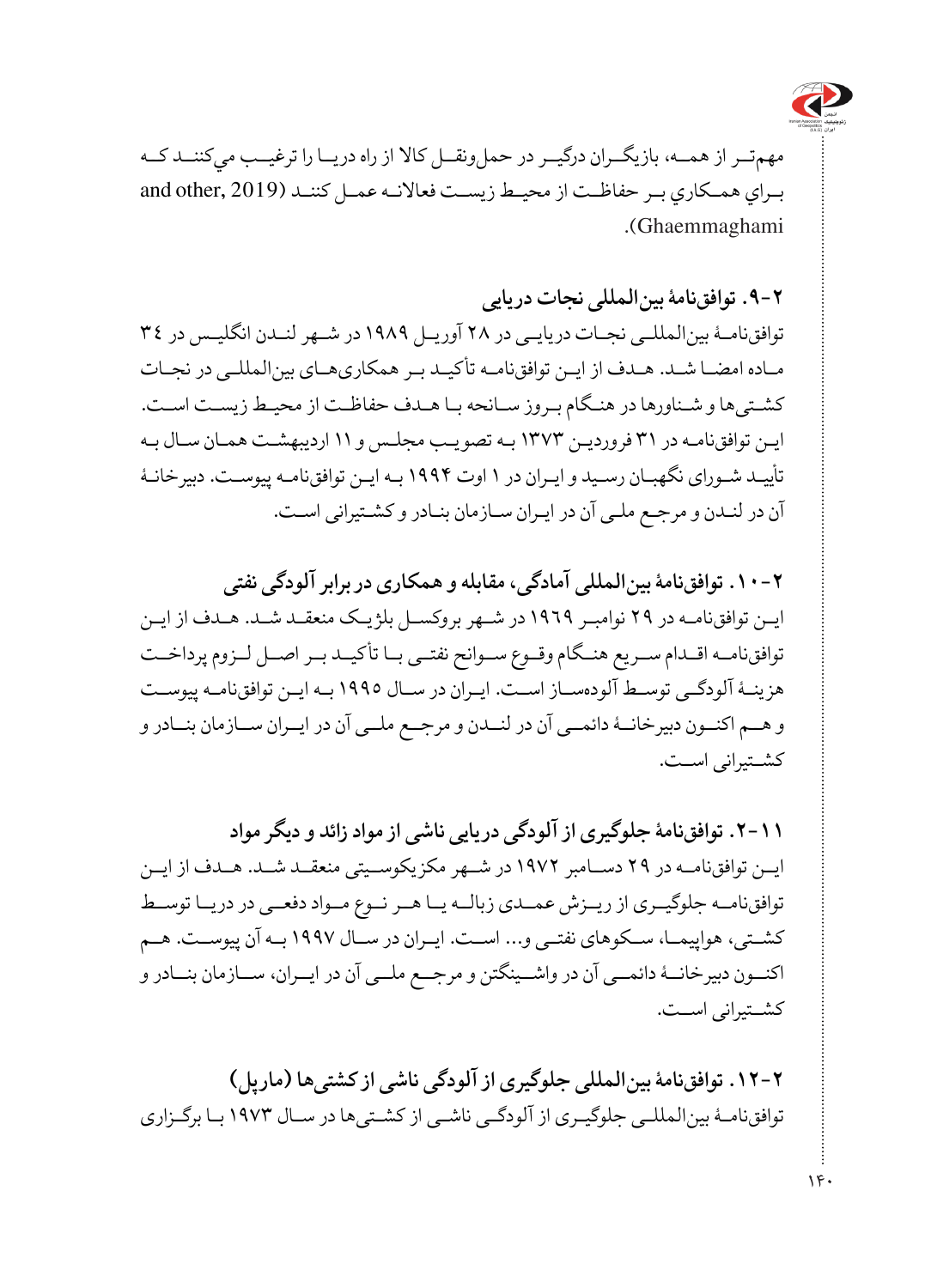

کنفرانــس بینالمللــی آلودگــی دریــا توسط ســازمان بینالمللــی دریانــوردی تصویــب و بهدنبـال آن توسـط پروتـکل 1978 اصـاح شـد. ایـن مقـررات دربرگیرنـدۀ منابـع گوناگـون آلودگـی ناشـی از کشـتیها بـوده و هـدف اصلـی آن، حـذف آلودگـی عمـدی محیـط زیسـت دریـا بهوسـیلۀ نفـت و دیگـر مـواد مضـر و کاهـش تخلیـۀ چنیـن مـوادی بهصـورت عمـدی یــا غیرعمــدی، بــا کاربســت قوانیــن و مقــررات بــر کشــتیها و بنــادر اســت. ضمائـم ،4 5 و 6 توافقنامـۀ مارپــل در ســال 2011 بازبینــی شــد. طبـق ایــن توافقنامــه هرگونــه تخلــف از الزاماــت توافقنامــه ممنــوع اســت و مجازاتهــا بایــد تحــت قوانیــن دســتگاه اجرایــی کشــتی متخلــف انجــام شــود. همچنیــن هرگونــه تخلــف در منطقــۀ تحــت حاکمیــت هــر دولـت عضـو ممنـوع بـوده و مجازاتهـا بایـد تحـت مقـررات همـان دولـت عضـو باشـد.

چنانچــه تخلیــه یــا آلودگــی رخ دهــد، دولــت عضــو بایــد مــدارک و مســتنداتی کــه نشـاندهندۀ تخلیـۀ مـواد مضـر یـا جریانـی از مـواد کـه حـاوی چنیـن مـواد مضـری باشـد کـه سـبب تخلـف از مفـاد توافقنامــه شـود را بـرای مرجـع دریایـی دولـت صاحـب پرچـم کشـتی تهیـه و ارائـه کنـد و هنگامـی کـه دولـت عضـو، گزارشـی مبنـی بـر سـانحۀ آلودگـی دریافـت کـرد بایـد بالفاصلـه مرجـع دریایـی کشـتی آلودهکننـده را از وقـوع سـانحۀ آلودگـی مطلـع کنـد. در صورتـی کـه سـانحهای در بردارنـدۀ آثـار مضـر مهمـی بـرای محیـط زیسـت باشـد، دولتهـای عضـو بایـد بـه سـانحه رسـیدگی و متخلفـان بـه دادگاه معرفـی شـوند و مجازاتهـا بایـد بـه انـدازۀ کافـی محکـم باشـند تـا از وقـوع دوبـارۀ تخلـف جلوگیـری کنـد. دولــت جمهــوری اســامی ایــران بــه ســه ضمیمــۀ ،1 2 و 5 مارپــل در ســال 1381 و

ضمائـم ،3 4 و 6 در سـال 1388ملحـق ش ده اس ت و براسـاس ضمائـم توافقنامـۀ مارپـل، بنـادر بایـد بـه تسـهیالتی در جهـت دریافـت مـواد زائـد از کشـتیها مجهـز شـوند و مـواد زائـد مربـوط بـه مـواد نفتـی و ضایعـات نفتـی، روغـن سـوخته و اسـاج، آب خـن، فاضـاب و زبالــه را از شــناورها دریافــت کننــد (2020 ,Razavirad).

**.13-2 توافقنامۀ حفاظت از گونههای وحشی مهاجر**  در 23 ژوئـن 1979توافقنامـۀ حفاظـت از گونههـای وحشـی مهاجـر در بـن آلمـان منعقـد شـد. در ایـن توافقنامـه بـر لـزوم محافظـت از گونههـای وحشـی تأکیـد شـده اسـت کـه در بینــ چندیـن کشوــر ب رای بق ا و ادامـۀ حی ات تـردد و مهاج رت میکنن د. ایــن توافقنامــه شــامل ٢٠ مــاده و ٢ ضمیمــه اســت کــه در مــواد چگونگــی اجــرای ایــن توافقiامــه و در

فصلنامۀ مطالعات بنیادین و کاربردی جهان اسالم، سال سوم، شمارۀ دهم، زمستان 1400

فصلنامهٔ مطالعات بنیادین و کاربردی جهان اسلام، سال سوم، شمارهٔ دهم، زمستان ۰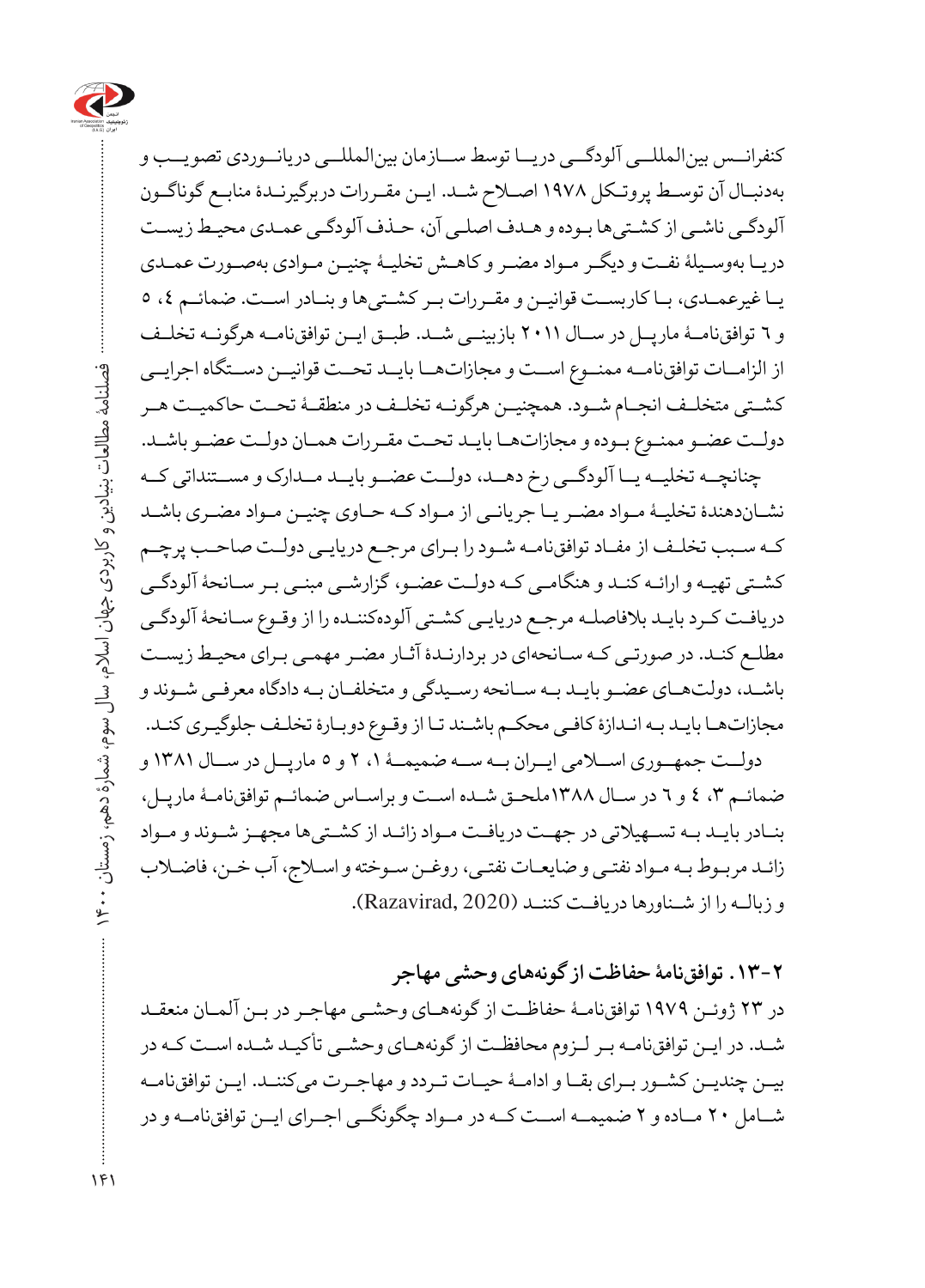

ضمائــم لیســت کاملــی از گونههایــی آمــده اســت کــه زیــر پوشــش ایــن توافقنامــه قــرار دارنـد. ایــن توافقنامــه توسـط قانونــی در ٢٠ خـرداد ١٣٨٢ بــه تصویـب مجلـس شـورای اسـامی و در 30 خـرداد همـان سـال بـه تأییـد شـورای نگهبـان رسـید.

# **.14-2 توافقنامۀ بینالمللی حفظ نباتات**

توافقنامـ ۀ بینالمللــی حفــظ نباتــات در مــورد پیشــگیری از انتقــال بیماریهــای گیاهــان میـان کشـورها منعقـد شـده اسـت و شـامل 15 مـاده و یـک ضمیمـه اسـت. در ایـن ضمیمـه چـک لیسـت لازم بـرای الزامـات پایـه در نقل وانتقـال گیاهـان در سـطح فراملـی قیـد شـده است. ایـن توافق نامـه در ٧ تیـر ١٣٥١ در ایـران تصویـب و ایـن کشـور بـه آن پیوسـت.

### **2 .15- توافقنامۀ بیابانزدایی**

توافق نامـهٔ بیابانزدایـی در ۱۷ ژوئـن ۱۹۹۶ در پاریـس در ٤٠ مـاده و ٤ الحاقیـه امضـا شـد. ه دف از ایـن توافقنامـه بیابانزدایـی و کاهـش آثـار خشکسـالی در کشـورهایی اسـت کـه بهطــور جــدی بــا خشکســالی و بیابانزایــی بهویــژه در آفریقــا مواجــه هســتند. از ایــن راه اقــدام مؤثــر در همــۀ ســطوح بــا حمایــت همکاریهــای بینالمللــی و ترتیبــات مشــارکت در چارچـوب رویـهای جامـع همسـو بـا دسـتور کار و بـرای کمـک بـه دسـتاوردهای توسـعۀ پایلدار در مناطق آسیبدیده انجام میشود. ایـن توافقنامه در ایـران در ١١ دی ١٣٧٥ در مجلـس تصویـب شـد و در 26 دی همـان سـال بـه تأییـد شـورای نگهبـان رسـید.

## **.3 توافقنامههای منطقهای**

توافقنامههــاي منطقــهاي بــه توافقنامههايــي گفتــه ميشــود كــه معمــولاً بــه يــک منطقــهٔ ر ت<br>جغرافیایـی محـدود اسـت و کشـورهای واقـع در آن محـدوده، کـه معمـولاً منافـع مشـترکی دارنـد، بـدان پایبنـد هسـتند. قرارداشـتن ایـران در منطقـۀ راهبـردی خاورمیانـه از یکسـو و قرارداشـتن دریـای خـزر و دریـای عمـان و خلیـج فـارس در شـمال و جنـوب آن موجـب شـده اسـت کـه زمینـهٔ لازم بـرای وضـع توافقنامههـای منطقـهای بـرای کشـورهایی فراهـم شـود کـه منافـع مشـترک دریایــی دارنــد. دو مــورد از مهمتریــن توافقنامههــای منطقــهای موجــود کهــ ایرـان در آنه ا نق ش ب ه سزــایی دارد توافقنامـۀ کویتـ و توافقنامـۀ تهـران هسـتند کـه در ادامــه، چگونگـــی ایــن توافقنامههــا را بیــان میکنیـــم.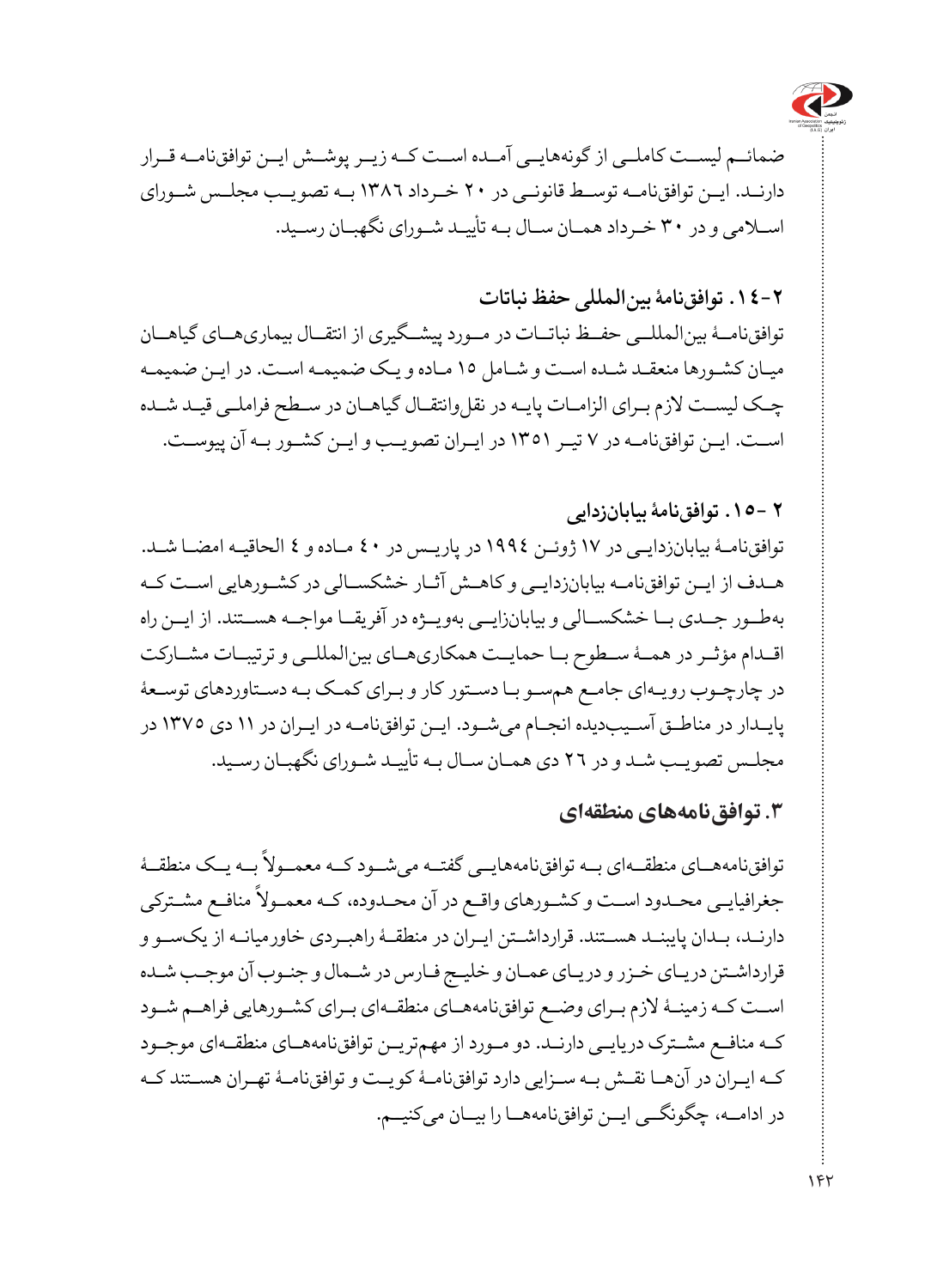

**.1-3 توافقنامههای منطقهای کویت – راپمی** توافقنامــۀ منطقــهای کویــت بــرای همــکاری دربــارۀ حمایــت و گســترش محیــط زیســت دریایـی و نواحـی سـاحلی خلیـج فـارس، دریـای عمـان و قسـمتی از دریـای عـرب در برابـر آلودگیه ای نفتـی و غیرنفتیــ ش کل گرف ت. ایـن توافقنامـه، توافقنامـۀ منطقــهای میــان دولتهــای بحریــن، ایــران، عــراق، کویــت، عمــان، قطــر، عربســتان و امــارات متحــدۀ عربـی اسـت کـه در سـال 1978 تصویـب شـد. در ایـن کنفرانـس بـر مدیریـت آلودگیهـای محیــط زیســت دریایــی منطقــۀ مشــترک بیــن ایــن کشــورها توســط نفــت یــا دیگــر مــواد زیانبــار یــا ســمی ناشــی از فعالیتهــای انســان در خشــکی یــا در دریــا تأ کیدشــده اســت و آلودگــی ناشــی از کشــتیها، هواپیماهــا، ســکوها، آالیندههــای واردشــده از خشــکی و آالیندههاـی انس انی را در برمیگی رد. همچنی ن در ایــن توافقنامهــ، طرفهــا متعهــد بــه ایجـاد یـک سـازمان همـکاری منطقـهای بـرای حمایـت از محیـط زیسـت دریایـی شـدند که مقـر دائمـی آن در کویـت اسـت. بـا توافـق کشـورهای عضـو سـازمان منطقـهای حفاظـت از محیـط زیسـت دریایـی یـا رایمـی شـکل گرفـت. سـازمان منطقـهای رابمـی تاکنـون چهـار پروتــکل در زمینههــای مختلــف و در رابطــه بــا حفاظــت محیــط زیســت دریایــی در برابــر آالیندههــا آمــاد کــرده اســت:

الـف) توافقنامـۀ منطقـهای کویـت در سـال ١٩٧٨ بـا هـدف کنتـرل آلودگـی در منطقـۀ خلیـج فـارس و دریـای عمـان؛

ب) پروتـکل همـکاری منطقـهای بـرای مبـارزه بـا آلودگـی ناشـی از نفـت و دیگـر مـواد زیانبـار کـه هـدف آن انجـام همـۀ اقدامـات الزم و مؤثـر بـرای حفاظـت از نواحـی سـاحلی و منافــع دولتهــای متعهــد در برابــر آلودگــی ناشــی از نفــت و دیگــر مــواد زیانبــار در محیـط زیسـت اسـت.

پ) پروتــکل راجعبــه آلودگــی دریایــی ناشــی از اکتشــاف و اســتخراج از فــلات قــاره در سـال 1989 کـه هـدف آن انجـام اقدامـات مشـخصتر بـرای پیشـگیری از آلودگـی دریایـی ناشـی از اکتشـاف و اسـتخراج از بسـتر و زیـر بسـتر دریـا اسـت.

ت) پروتـكل راجعبــه حمايــت از محيـط زيســت دريايــي در برابــر آلودگيهــاي مســتقر در خشـکی، مـواد زائـد خطرنـاک و دفـع آنهـا در سـال 1990 کـه هـدف آن تحکیـم تدابیـر موجـود بـرای جلوگیـری، کاهـش و مبـارزه بـا آلودگـی ناشـی از منابـع مسـتقر در خشـکی در سـطح ملـی و منطقـهای و اقدامـات الزم در ایـن زمینـه اسـت.

 $154$ 

فصلنامۀ مطالعات بنیادین و کاربردی جهان اسالم، سال سوم، شمارۀ دهم، زمستان 1400

فصلنامه مطالعات بنیادین و کاربردی جهان اسلام، سال سوم، شمارهٔ دهم، زمستان ۴۰۰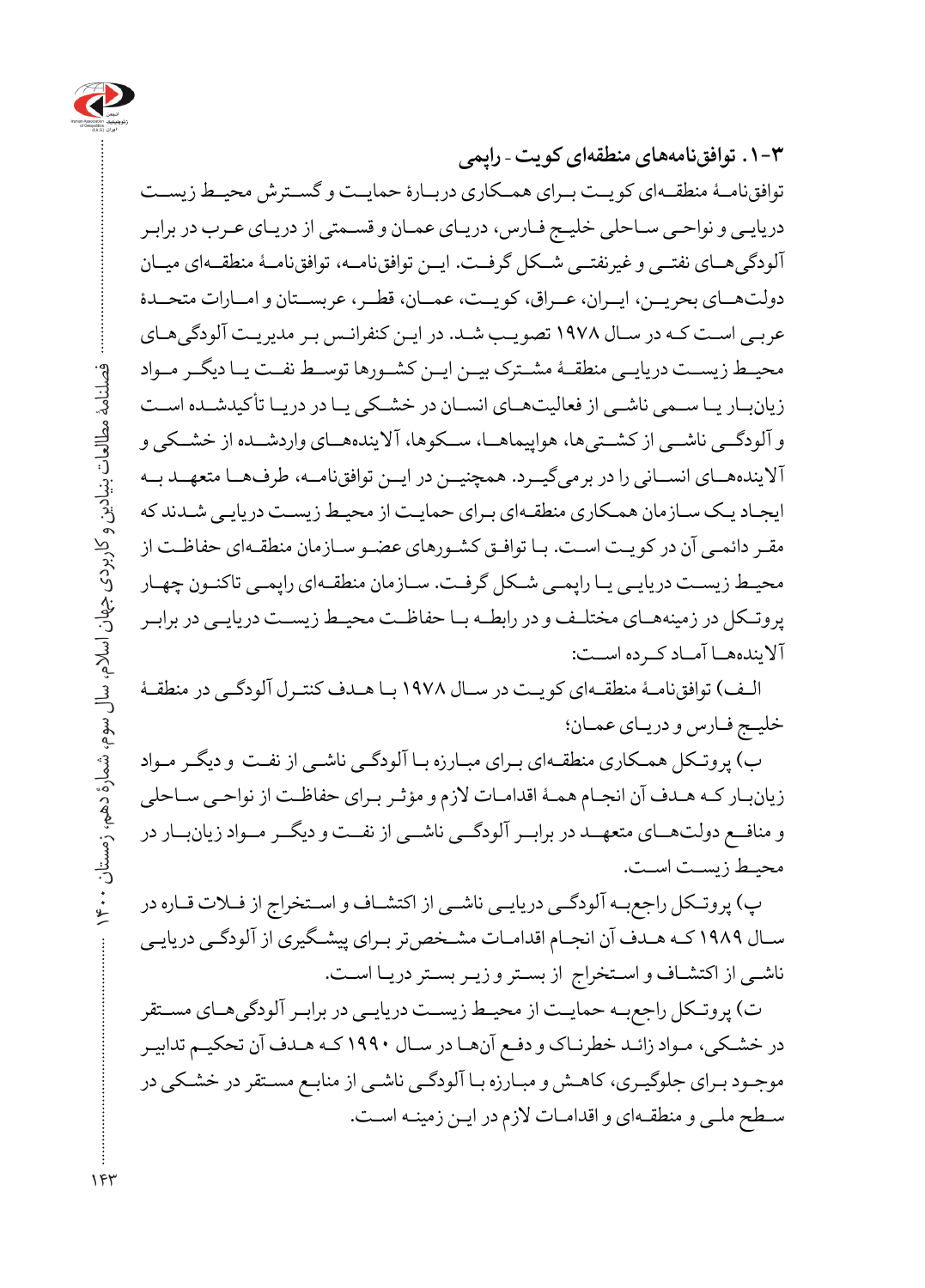

 گفتنــی اســت راپمــی هــم اکنــون بهدنبــال فراهمکــردن زمینــۀ الزم بــرای آمادهســازی پروتــکل حفاظــت از تنــوع گونههــای منطقــهای استــ. متأســفانه بررســیها نشــان میدهــد توافقنامـهٔ منطقـهاي كويـت بـه هنـگام بـروز جنـگ و درگيـري نظامـي در خليـج فـارس كـه هشـت كشـور سـاحلي آن حـدود ٤٠ درصـد توليـد نفـت خـام دنيـا را برعهـده داشـته، از عمـل بــه تكاليــف خــود ناتــوان بــود. در صورتــي كــه بــه تأسيســات نفتــي، اســكلهها و نفتكش هــا حمالتــي شــد، طــرح عمليــات اضطــراري بــراي كنتــرل ومهــارآلودگــي بهدليــل گســتردگي فاجعـهونظامـي بـودن منطقـه درعمـل كارايـي خـودرا ازدسـت ميدهـد. بنابرایـن پيشـنهاد ميشـودكـهبـا اصـاح پروتـكل توافقنامۀــكويـت يـا تنظيـم پروتـكل جداگانـه،كشـورهاي عضــومتعهــد شــوند بــه هنــگامبــروز جنــگاز هدفقــراردادن تأسيســات نفتــي يكديگـر خـودداري يـادرصـورت بـروزآن،دخالـت فـوري عمليـات اضطـراري بـراي مهـارآلودگـي را بــهرســميت بشناســند وبــا آن همــكاري کننـد. همچنیــن ایــن توافقنامــه میتوانــد نقــش بسـزایی در کنتـرل آلودگی هـای نفتـی در منطقـه داشـته باشـد (Farshchi and other, 2008).

**.2-3 توافقنامۀ حفاظت از محيط زيست درياي خزر )توافقنامۀ تهران(** بــا توجــه بــه اهمیــت زیســت بــوم دریــای خــزر و شــرایط نامطلــوب حاکــم بــر آن، کشـورهای سـاحلی ایـن دریـا بـا همـکاری برنامـۀ محیـط زیسـت سـازمان ملـل اقداماتـی را بـرای برقـراری چارچـوب مناسـب حقوقـی- قانونـی بـرای حفاظـت از ایـن دریـا آغـاز کردهانــد. براســاس مفــاد ایــن توافقiامــه، کشــورهای ســاحلی منطقــهای بــرای حفــظ محیــط زیســت دریــای خــزر در زمینــۀ جلوگیــری، کاهــش و کنتــرل آلودگــی، جلوگیــری از ورود، کنتــرل و از بینبــردن گونههــای مهاجــم، مــوارد اضطــراری زیســت محیطــی، حفاظــت و نگهــداری و احیــا و منابــع زنــدۀ دریایــی و مدیریــت مناطــق ســاحلی دریــای خــزر همــکاری خواهنــد کــرد. اوليــن قــدم در خصــوص محيــط زيســت دريــای خــزر، تدويـن برنامـۀ محيـط زيسـت دريـای خـزر بـود كـه در سـال 1998 انجـام شـد. ايـن برنامه را پنـج كشـور سـاحلی دريـای خـزر يعنـی ايـران، روسـيه، قزاقسـتان، جمهـوری آذربايجـان و تركمنســتان بــا هــدف حفاظــت محيــط زيســت دريــای خــزر و توســعۀ پايــدار منطقــه و بــا كمــك مالــی ســازمانهای بيــن المللــی ايجــاد کردنــد. مهمتريــن رويكــرد ايــن توافقنامـه در دورۀ چهــار س الۀ اول، تدوين پيشنويســ چارچوــب توافقنامـۀ حفاظــت از محيـط زيسـت دريـای خـزر بـوده اسـت كـه در نوامبـر سـال 2003 در تهـران امضـا شـد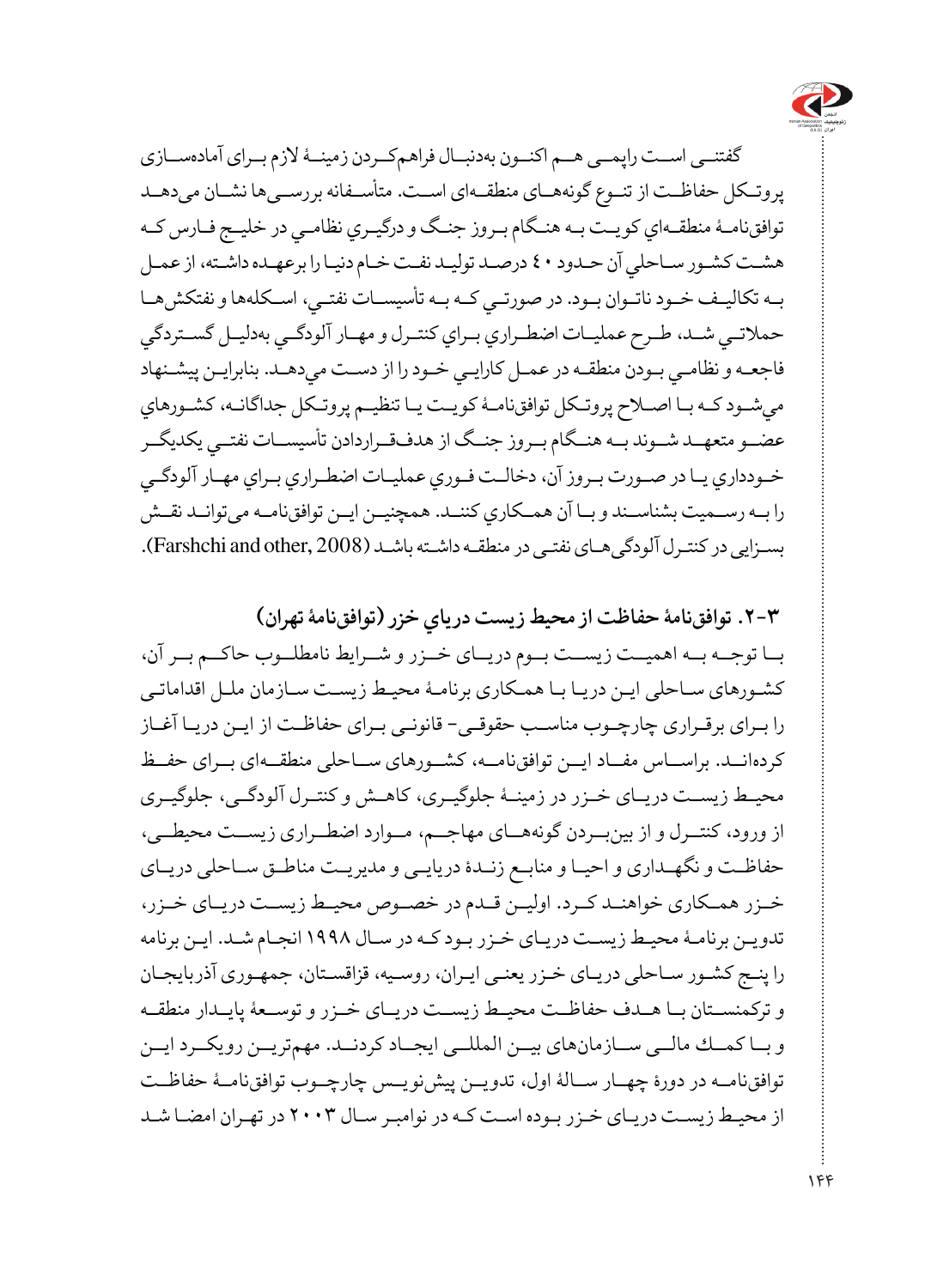

و توافقنام ۀ تهـران نيـز ناميـده میشـود و 37 مـاده دارد. هـدف ایـن توافقنامـه حفاظـت محیـط زیسـت دریـای خـزر از آلودگیهـا و حفـظ و نگهـداری و احیـا و اسـتفادۀ منطقـی و پایـدار از منابـع بیولوژیـک دریـای خـزر اسـت.

دریــای خــزر بهعنــوان یــک اکوسیســتم بســته کــه از تبــادالت دریایــی بــا آبهــای آزاد محــروم اســت حساســیت اکولوژیــک باالتــری دارد. عوامــل متعــددی ایــن دریــا را تهدیــد میکننــد ماننــد ورود آلودگیهــای خانگــی، صنعتــی و کشــاورزی از خشــکی، ورود آلودگیهــای نفتــی بــر اثــر اکتشــاف و بهرهبــرداری، صیــد بیرویــه و نوســانات تــراز آب دریــا. همچنیــن در گــذر زمــان تغییــر در تکنولــوژی و نــوع بهرهبــرداری از دریــا میتوانــد منجــر بــه بــروز تهدیــدات جدیــدی بــرای ایــن اکوسیســتم شــود. بهقطــع بهروزرســانی و دقـت نظـر در تدویــن توافقنامههایــی ماننــد توافقنامــهٔ تهـران میتوانــد تــا حــد زیــادی از ایـن تهدیـدات بکاهـد و راه را بـرای توسـعۀ پایـدار خـزر فراهـم سـازد (2009 ,Koolaei).

بهتازگــی پروتــکل الحاقــی بــه ایــن توافقنامــه پیشــنهاد شــده اســت کــه در آن ارزیابــی آثــار محیــط زیســتی پیــش از اجــرای طرحهــای بــزرگ ضــروری اســت کــه میتواننــد روی اکوسیســتم خــزر تأثیــر مخــرب داشــته باشــند. ایــن گــزارش الزم اســت بــه دبیرخانــۀ توافقنامـۀ تهـران ارسـال و در صـورت درخواسـت هـر یـک از کشـورهای عضـو در اختیـار آنـان قـرار گیـرد. اجـرای طرحهـای بـزرگ سـاحلی و دریایـی، انتقـال آب از دریـا یـا بـه آن، ســاخت آبشــیرینکنهای بــزرگ و چندیــن طــرح تأثیرگــذار دیگــر در زمــره ایــن طرحهــا قــرار خواهــد گرفــت. ایــن پروتــکل در 23 مــاده و ســه پیوســت در ســال 1399 ارائــه شــد (Islamic Parliament Research Center, 2020).

## **.4 توافقنامههای دوجانبه**

توافقنامههـای دوجانبــه توافــق میــان دو کشــور ذینفــع را معیــن میکنــد. در ادامــه اشــاره میکنیــم بــه مهمتریــن توافقنامههــای دوجانبــۀ محیــط زیســتی کــه بــا مشــارکت ایــران انجـام شـده اسـت:

**.1-4 توافقنامههای دوجانبۀ ایران و عراق در زمینۀ تعلیف دام در مناطق مرزی دو کشور** ایــن توافق نامـه در ٢٥ خــرداد ١٣٥٥ در بغــداد امضــا شــد و در آن دو کشــور توافــق کردنــد کـه دامهای شان بتواننـد در مناطــق مـرزی مشـترک تعلیـف شـوند. ایـن توافق نامـه در ١٧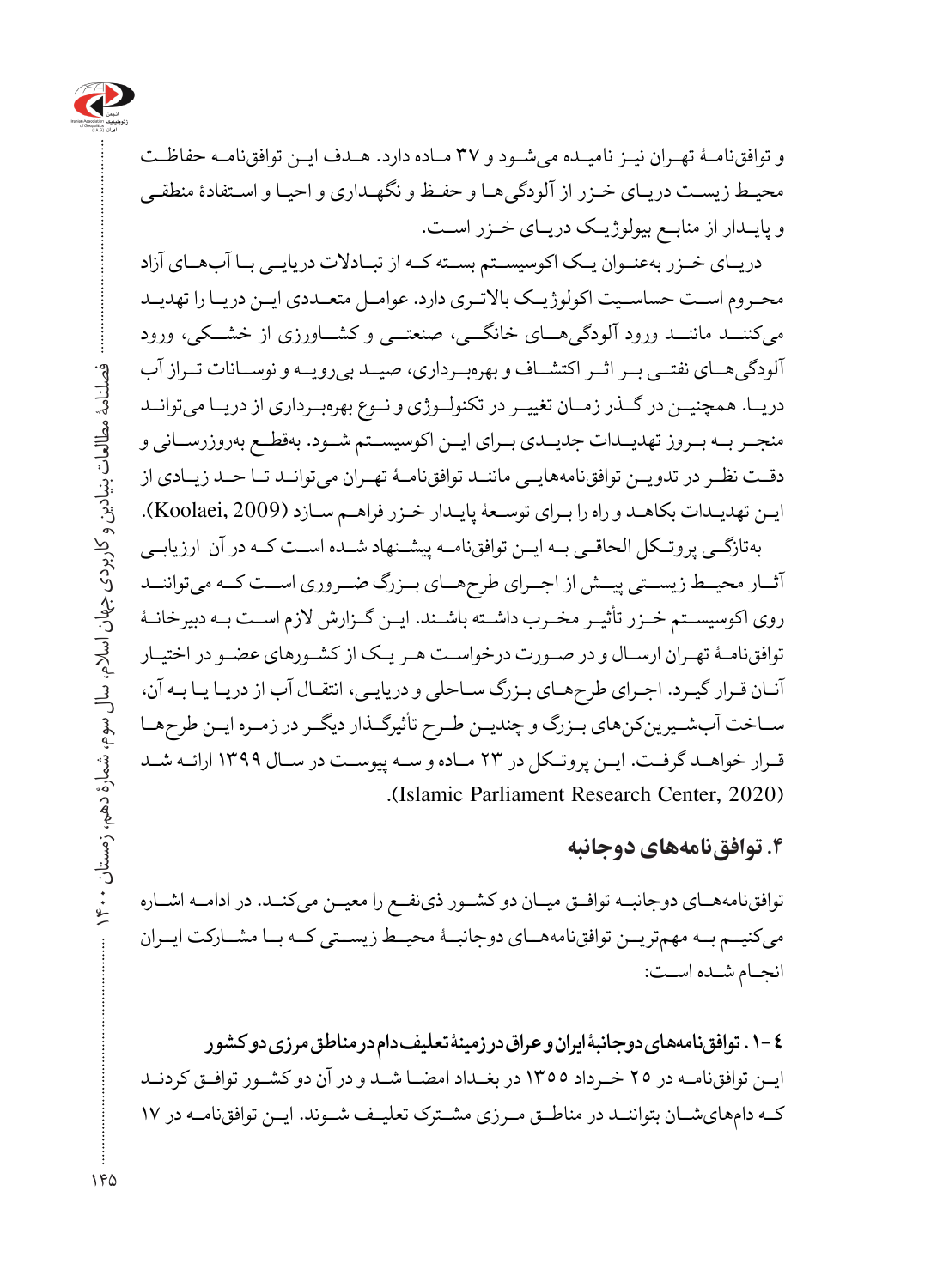

مــاده و یــک فهرســت ضمیمــه تنظیــم شــد و در آن دامــداران دو کشــور اجــازه یافتنــد تــا 5 سـال از مراتـع مناطـق مـرزی اسـتفاده و در ایـن مـدت مایحتـاج و خدمـات بهداشـتی را نیـز از کشـور میزبـان دریافـت کننـد. در ضمیمـۀ ایـن توافقiامـه تعـداد احشـام مجـاز بـرای ورود بــه ایــن مناطــق بــه تفکیــک اســتانهای آذربایجــان غربــی، کردســتان، ایــام، خوزســتان و همچنیــن کشـور عــراق آمــده اســت. ایــن توافقiامــه را در ۱۹ خــرداد ۱۳۵۵ مجلـس شــورای ملـی تأییـد کـرد.

**2-4** . **توافقنامۀ ایران و عراق در خصوص استفاده از آبهای مرزی**  در ایــن توافقنامــه، دو کشــور ایــران و عــراق تصمیمهایــی گرفتنــد در مــورد چگونگــی اســتفاده از آب رودخانههــای مــرزی واقــع در مــرز دو کشــور و رودخانههــای متوالــی کــه م رز دو کش ور را قطعــ میکنن د. ای ن توافقنام ه در 26 دسـامبر 1975 در بغـداد در 7 مـاده منعقــد شــد. در ایــن توافقنامــه دو کشــور متعهــد شــدند در اســتفاده از آبهــای مــرزی اصــول مصــوب را رعایــت کننــد.

**3-4** . **توافقنامۀ ایران و روسیه در مورد همکاریهای شیالتی** در 29 اردیبهشــت 1375 ایــران و روســیه در توافقنامــهای همکاریهــای دوجانبــه در خصـوص صیـد تاسـماهیان و دیگـر ماهیـان مهاجـر در دریـای خـزر را تعییـن کردنـد. در این توافقنامــه کــه در 10 مــاده بــرای مــدت 5 ســال تنظیــم شــد، دو کشــور بــر همکاریهــای علمــی و اقتصــادی در زمینــۀ صیــد ماهیــان و تولیــد خاویــار تأکیــد کردنــد.

**.5 نتیجه** 

وجـود توافقنامههـای متعـدد بینالمللـی، منطقـهای و دوجانبـه میتوانـد تـا حـد زیـادی از آسـیبدیدن محیـط زیسـت مشـترک منطقـهای بکاهـد. در ایـن رابطـه، محـل مناقشـهبودن تعییــن کشــور پردازنــدۀ خســارت بــه هنــگام وقــوع خســارتهای محیــط زیســتی شــایان توجـه اسـت. در ایـن زمینـه ایجـاد صنـدوق منطقـهای جبـران خسـارت در منطقـه پیشـنهاد میشـود. ایـن صنـدوق میتوانـد در تأمیـن مالـی هزینههـای الزم بـرای حفاظـت از محیـط زیسـت بـر مبنـای اصـول تعیینشـده مؤثـر باشـد. اصـل پرداخـت توسـط آلودهسـاز، وضـع عـوارض و مالیـات بـر کشـورهای صادرکننـده یـا خریـداران نفـت منطقـه، مالیـات بـر صیـد،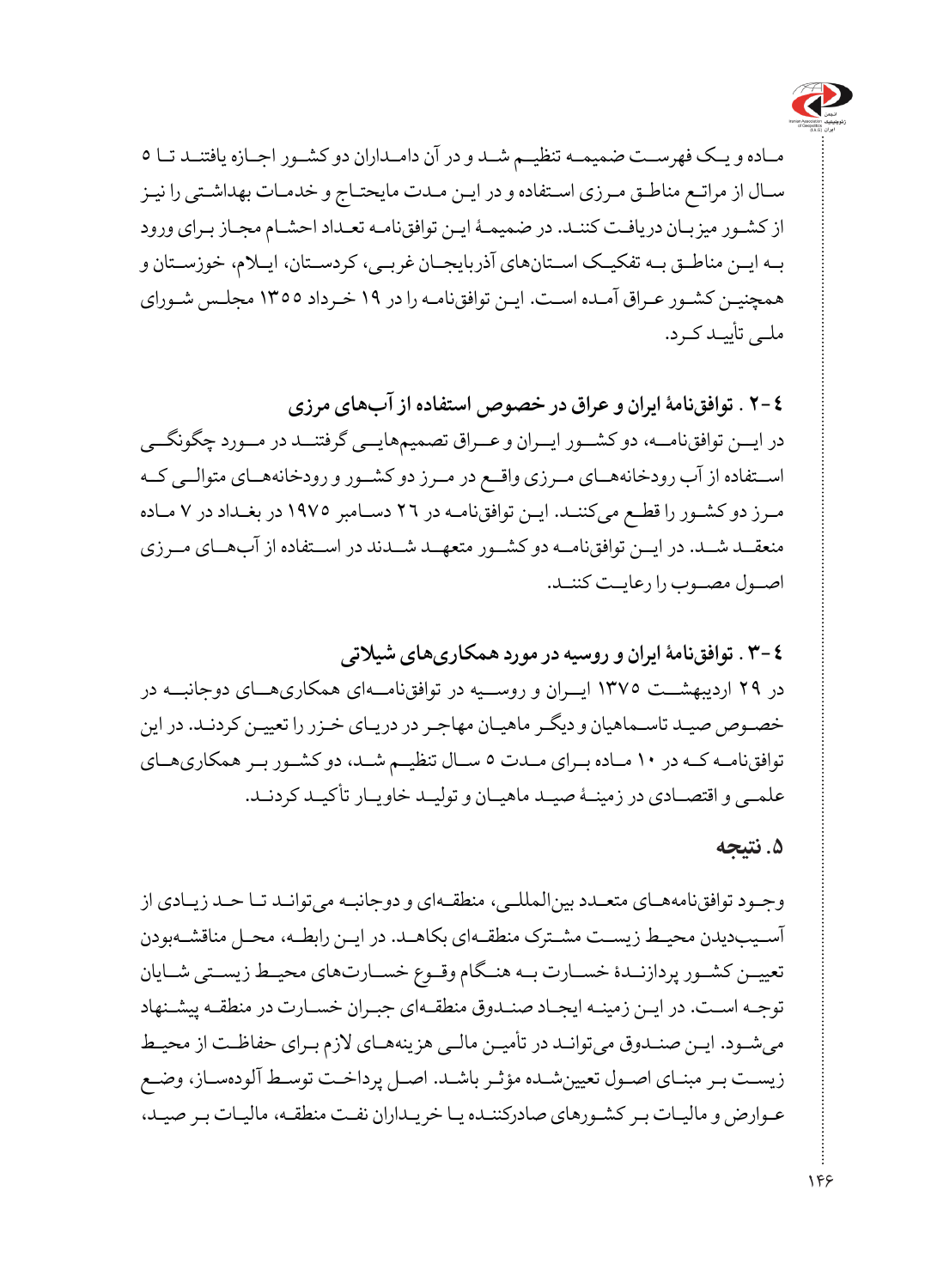

گرفتـن جرائـم ناشـی از ورود آالیندههـا بـه دریـا از خشـکی و دریافـت کمـک از صندوقهای محیــط زیســت بینالمللــی همــه میتوانــد منابــع مالــی ایــن صنــدوق را فراهــم کنــد. ایــن صنــدوق میتوانــد بــا اهــدای وام و تســهیالت بــه کشــورهایی کمــک کنــد کــه مشــکالت محیـط زیسـتی دارنـد یـا نیازمنـد دسـتیابی بـه تجهیـزات یـا فناوریهـای نـو بـرای حفاظـت از محیـط زیسـت بهویـژه محیـط زیسـت دریایـی هسـتند. انتخـاب مرجـع ملـی مناسـب، ایجـاد دبیرخانـۀ دائمـی و برگـزاری جلسـات دورهای نیـز میتوانـد در اثربخشـی بیشـتر ایـن توافقنامههـا بــرای ایــران و همســایگان مؤثــر باشــد.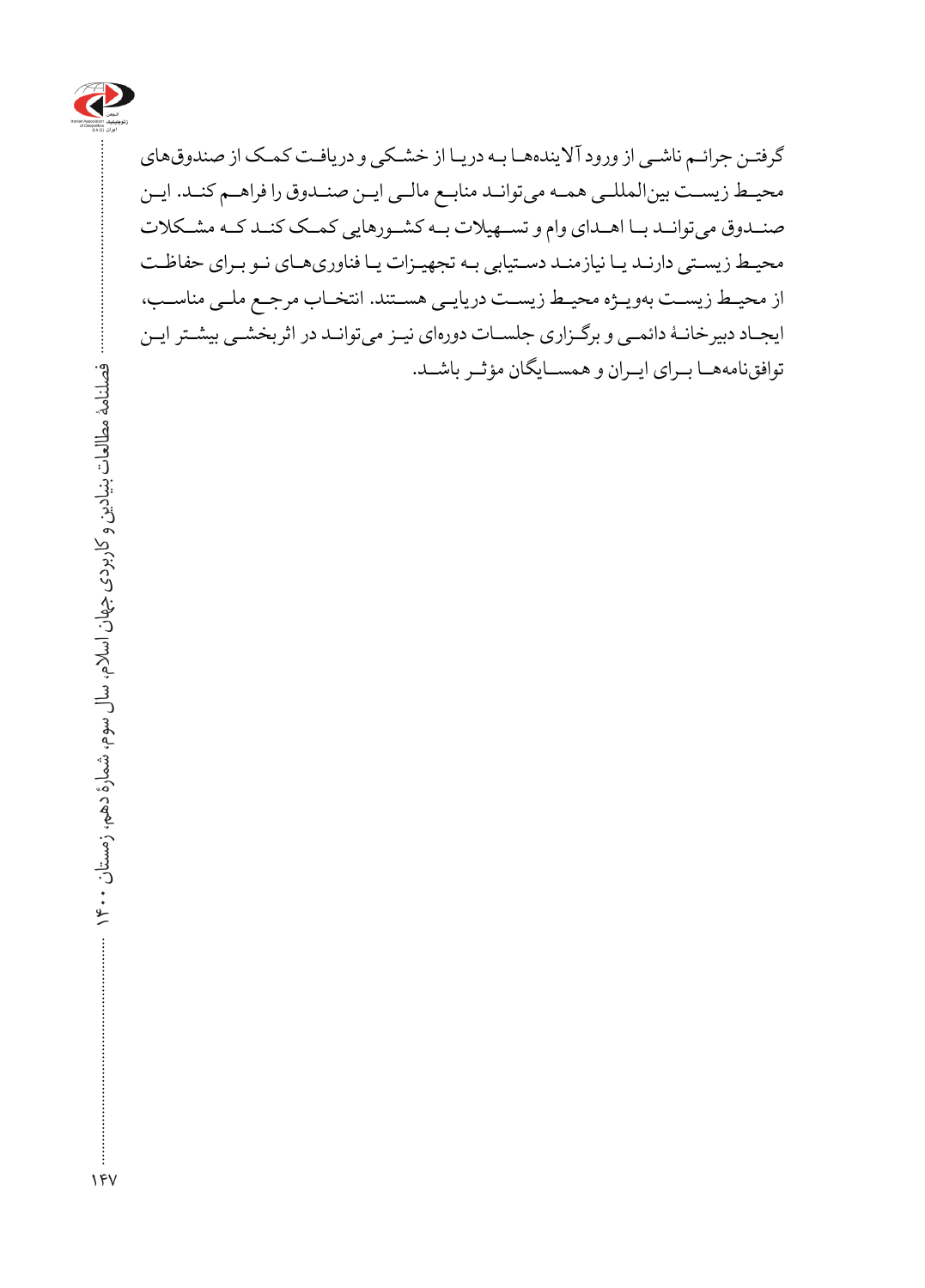

## **Refrences**

- 1. Farshchi P., Dabiri, Farhad. Shojaei, Sara (2008). "Legal Aspects of Oil Pollution in the Persian Gulf and the Sea of Oman (An International Perspective)", Journal of Environmental Science and Technology, Volume 10, Number 2  $(37)$ , SUMMER 2008; Page $(s)$ 76 To 86. [In Persian].
- 2. General Policies on the Environment (2015) Statement by the Supreme Leader of Iran. [In Persian].
- 3. Ghaemmaghami, Safa. Mohebi, Mohsen. Niavarani, Sabber (2019-2020), "The Reaction of the Legal System Governing the Shipping of Goods the Environmental Challenges Caused by Oil and Gas Leakage (With Emphasis on Rotterdam Convention)", Journal of Researches Energy Law Studies, Volume 5, Number 2, Fall 2019, Page(s) 419 To 438. [In Persian].
- 4. Iranian Department of Environment (2019), Collection of Environmental Laws and Regulations, Volume II: International Conventions and Agreements, By Legal Office of the Iranian Department of Environment. [In Persian].
- 5. Islamic Parliament Research Center (IPRC) (2020), Review of the Additional Protocol related to the Assessment of Development Effects before the Implementation of Major Projects in the Caspian Sea. To the Tehran Convention. [In Persian].
- 6. Khoeyni, Ghafour. Ounagh, Shahrzad. Jafari Harandi, Mahshid  $(2015)$ , "Civil Liability of Transboundary Movements of Hazardous Wastes and Their Disposal within the Frameworks of Iranian Law and the 1999 Protocol to Basel Convention", Private Law Research, Volume 3, Number 10, Spring 2015, page(s) 67 to 100. [In Persian].
- 7. Koolaei, Elahe. Ghoudarzi, Mahnaz (2009), "Ecological Threats